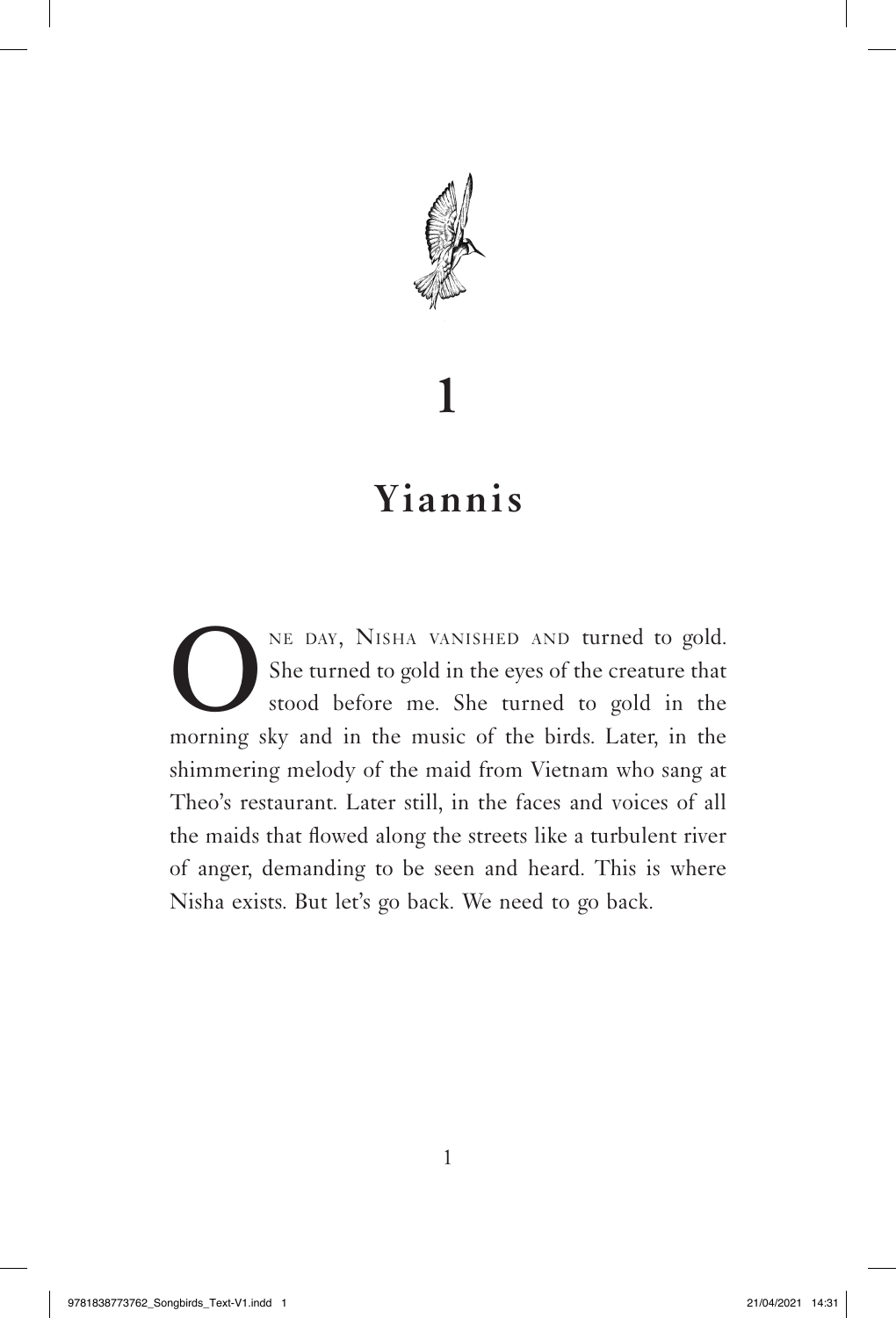

**2**

#### **Petra**

THE DAY NISHA DISAPPEARED WE went to the moun-<br>tains. The three of us put on our hiking boots and<br>waited for the bus that goes up to Troodos, which tains. The three of us put on our hiking boots and waited for the bus that goes up to Troodos, which comes just twice a day. Nisha would normally go out on her own on Sundays but this time, for the first time, she decided to come along with Aliki and me.

Oh, it was beautiful up there! The autumn mist mingled with the ferns and pines and twisted oaks. These mountains rose from the sea when the African and European tectonic plates collided. You can even see the Earth's oceanic crust. The rock formations, with their veins and lava pillows, look like they are wearing snake skins.

I love thinking about beginnings. Like that story my aunt used to tell in the back garden: *When the Creator finished his creation of the world – Petra, are you listening?! – he shook the*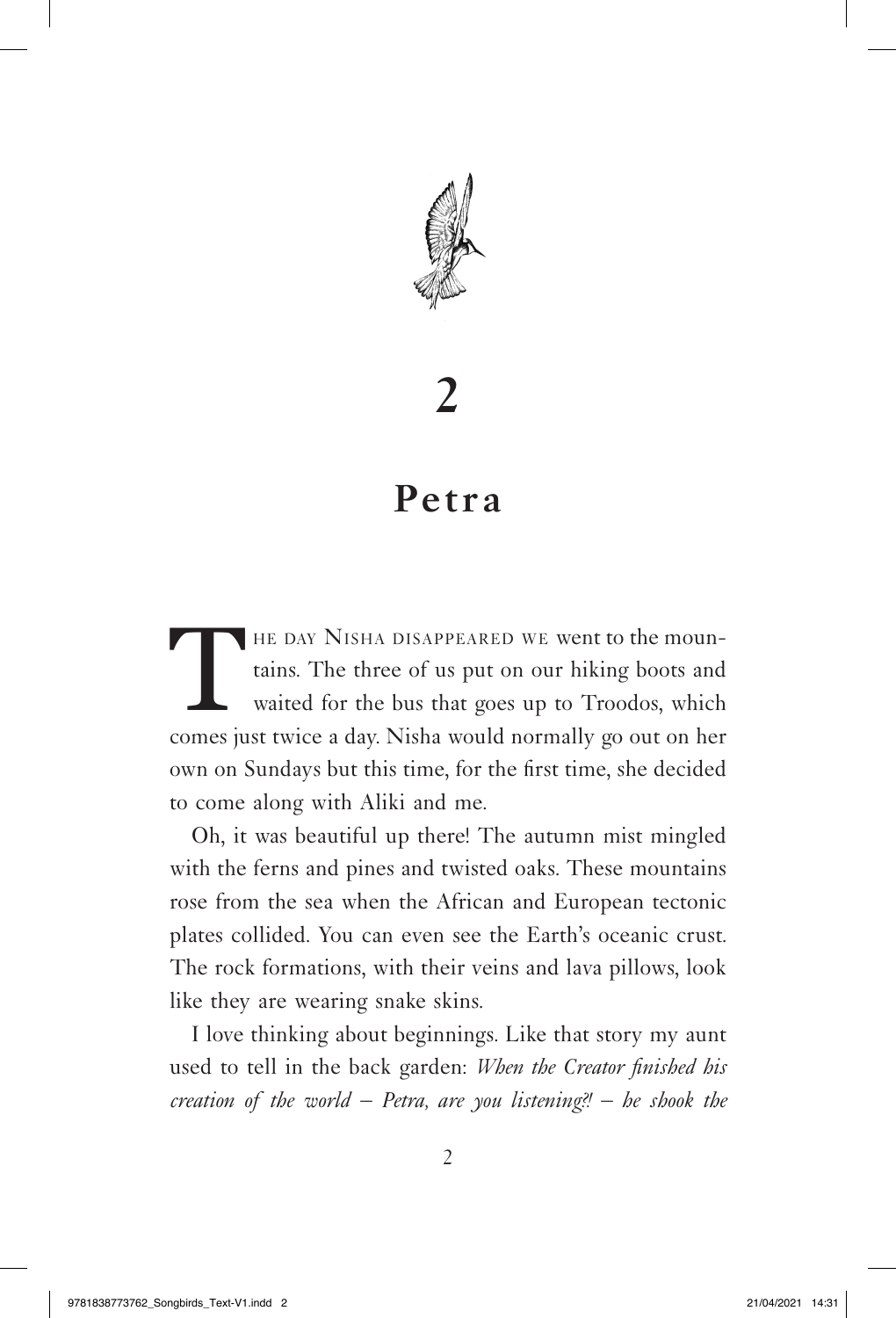*remaining clumps of clay from his hands and they fell to the sea and formed this island*.

Yes, I love thinking about beginnings. I don't like endings, though I suppose I'm like most people in that. An ending can be staring you right in the face without your knowing it. Like the last cup of coffee you have with someone when you thought there would be many more.

Aliki played with leaves as Nisha and I sat beneath the heater at one of the small taverns on the trail we were taking, and drank coffee. I remember the conversation we had.

Nisha had been unusually quiet, stirring her coffee for some time without drinking it. 'Madam,' she said, suddenly, 'I have a question to ask.'

I nodded and waited while she shifted in her seat.

'I would like to take tonight off to—'

'But Nisha, you had the whole day off!'

She didn't speak again for a while. Aliki was gathering armfuls of the leaves and placing them on a bench. We both watched her.

Nisha had decided to spend her free day with us, to join Aliki and me on this trip. I shouldn't be expected to give her more time off.

'Nisha,' I said, 'you have all day off on Sunday. In the evening, you have things to do. You need to help Aliki get her bag ready for school, and then put her to bed.'

'Madam, many of the other women have Sunday night off too.' She said this slowly.

'I know for a fact that other women are not allowed to go gallivanting around at night.'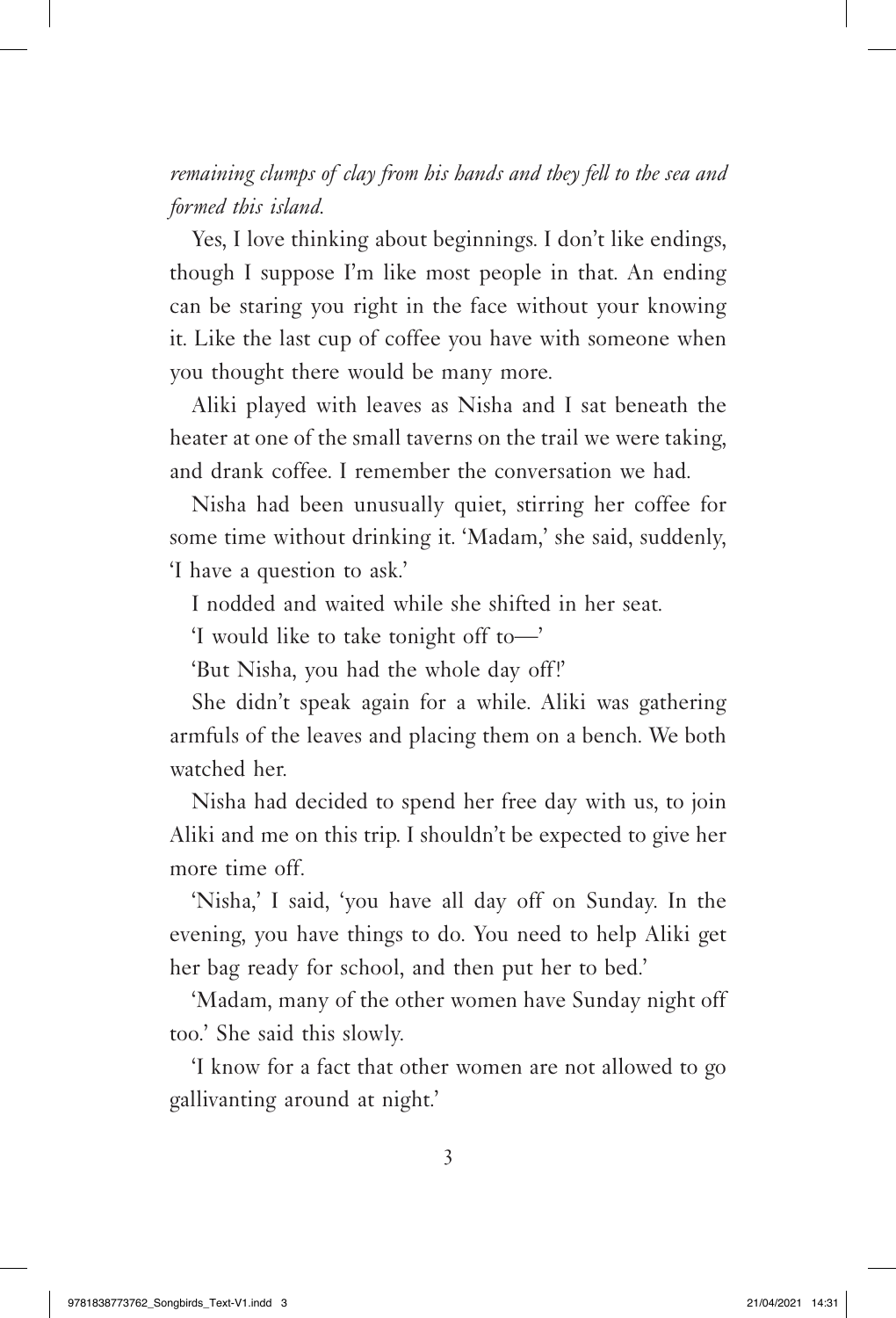She acted like she hadn't heard this and said, 'And I don't think madam has plans tonight,' giving me a sly look before returning her gaze to the coffee. 'So maybe madam could put Aliki to bed just for tonight? I will do extra duties next Sunday to make up for it.'

I was about to ask her where she intended to go; what was so important that she was willing to disrupt our routine. Perhaps she saw the disapproving look in my eyes, but there was no time for either of us to say anything because at that moment an avalanche of leaves was released over our heads. Nisha screeched, making a pantomime of it, waving her hands in the air and chasing Aliki, who was slipping away down a path that led into the woods. I could hear them after a while in the forest, like two children, laughing and playing, while I drank my coffee.

By the time we got home that evening, Nisha hadn't mentioned again taking the night off. She made dhal curry, and the house filled with the smell of onions and green chillies, cumin, turmeric, fenugreek and curry leaves. I looked over her shoulder as she sautéed the onions and combined the spices with the split red lentils, finally adding a splash of coconut milk. My mouth was watering. Nisha knew this was my favourite dish. I lit the fire in the living room. It had rained earlier that afternoon and from the living-room window I could see that Yiakoumi opposite had his canopy open, and the cobbled streets glimmered beneath the warm lights of his antique shop.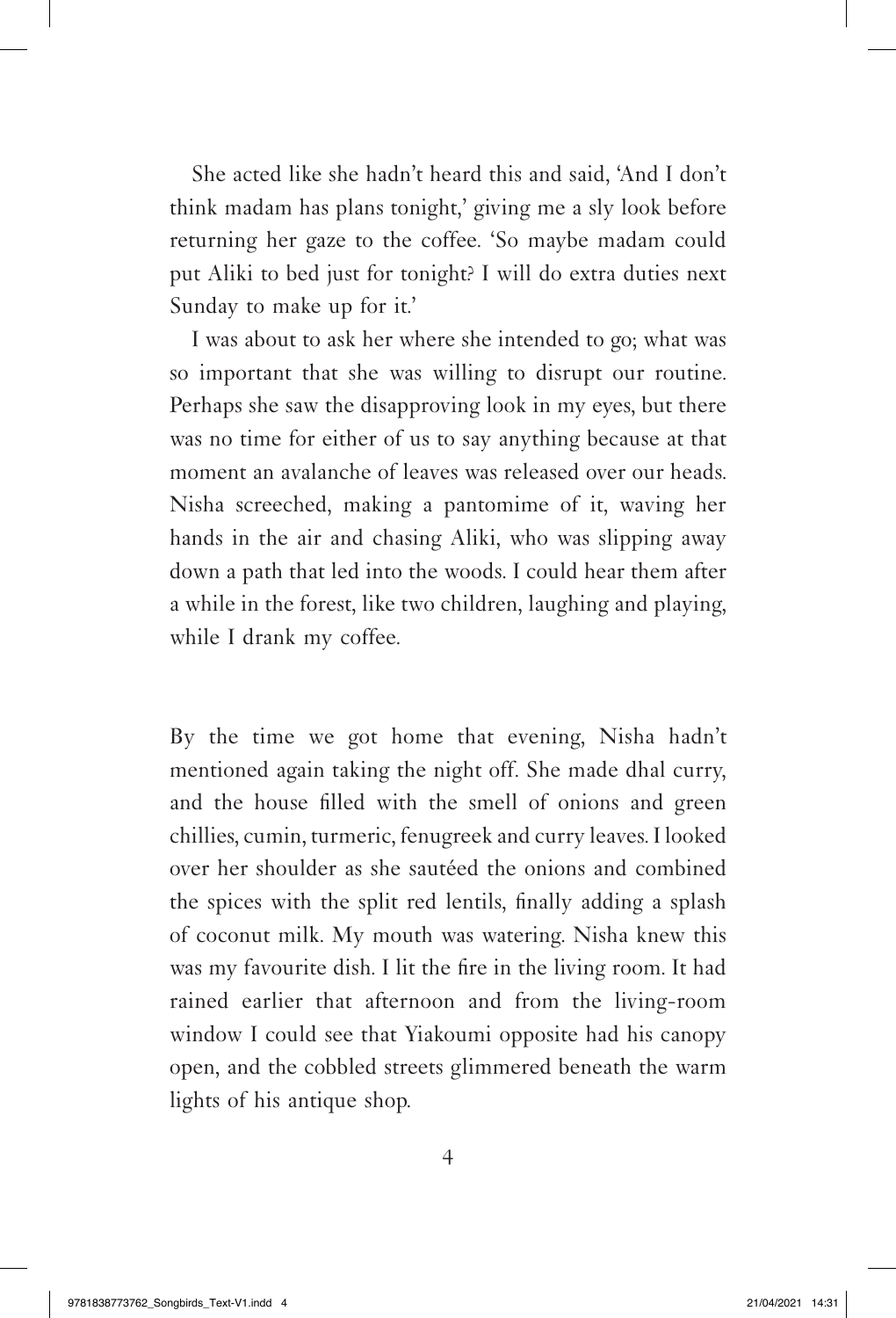We do not have central heating, so we sat as close as we could to the flames with the bowls of dhal curry on our laps. Nisha bought me a glass of sweet *zivania* – the aromatic type with caramel and muscat, so warming on this chilly night – and tested Aliki on the nine times table.

'Seven times nine?' Nisha said.

'Sixty-three!'

'Good. Nine times nine?'

'Eighty-one! And there's no point in doing this.'

'Why not?'

'I know them.'

'But you haven't practised.'

'I don't need to. You just have to see the pattern. If you ask me what seven times nine is, I will know that the answer begins with a six. I know that the second number is always one lower than the previous one. So, eight times nine is seventy-two.'

'You're too cheeky for your own good, you know? I'm going to test you anyway.'

'Go ahead. If it helps you.' Aliki sighed and shrugged as if she had resigned herself to this pointless fate of learning something that she already knew. She had every bit the spunk of a nine-year-old girl.

Yes, I remember it all very well, the way that Aliki was munching and yawning and shouting out the answers, the way that Nisha kept her attention on my daughter, saying hardly a word to me. The TV flickered in the background. The news was on with the volume turned low: footage of refugees rescued by coastguards off one of the Greek islands. An image of a child being carried to the shore.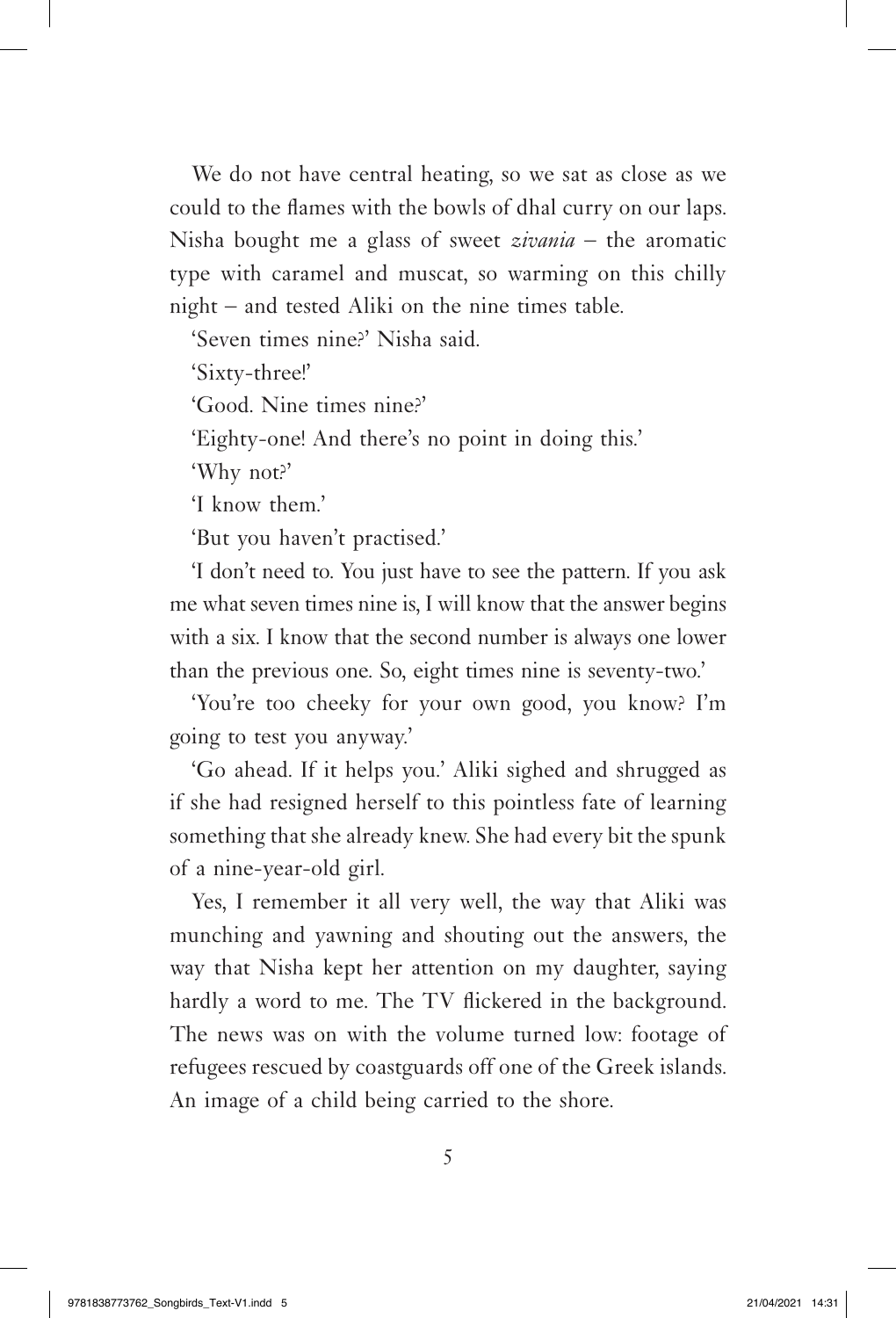I would have forgotten all of this, but I have been over it again and again, like retracing footsteps on the sand when you have lost something precious.

Aliki lay on her back and kicked her legs up in the air.

'Sit up,' Nisha scolded, 'or you will be sick in your mouth. You've just eaten.' Aliki made a face but she listened: she perched on the sofa and watched TV, her eyes moving over the faces of people as they trudged out of the water.

Nisha refilled my glass for the third time, and I was starting to get sleepy. I looked at my daughter then; a monster of a child, she's always been too big for me, even her curly hair is too thick for me to get my hands around. Curls so thick, like the tentacles of an octopus; they seem to defy gravity, as if she lives in an underwater world.

 In the light of the fire, I noticed that Nisha's face was pale, like one of those figs blanched in syrup that have lost their true colour. She caught my eye and smiled, a small, sweet smile. I shifted my gaze over to Aliki.

'Do you have your bag ready for school?' I asked.

Aliki's attention was on the screen.

'We are doing it now, madam.' Nisha got up hastily, gathering the bowls from the coffee table.

My daughter never really spoke to me anymore. She never called me Mum, never addressed me. At some point a seed of silence had been sowed between us and it had grown up and around and between us until it became almost impossible to say anything. Most of the time, she would talk to me through Nisha. Our few conversations were functional.

I watched Nisha as she licked a handkerchief and wiped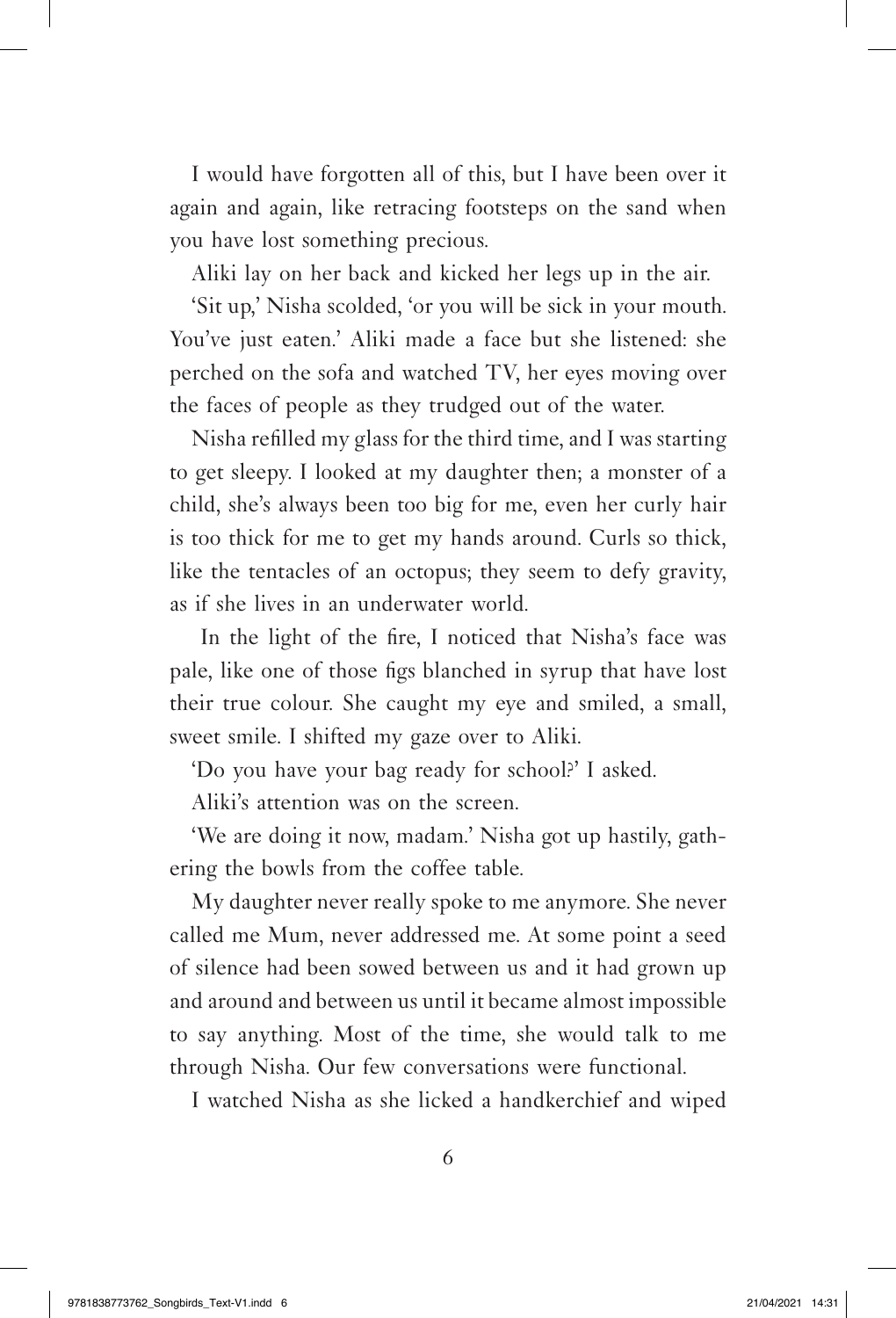a stain off Aliki's jeans and then took the bowls and spoons to the kitchen. Maybe it was the alcohol, or the trip up to Troodos, but I was feeling more tired than usual, a heaviness in my mind and my limbs. I announced that I was going to bed early. I fell asleep straightaway and didn't even hear Nisha putting Aliki to bed.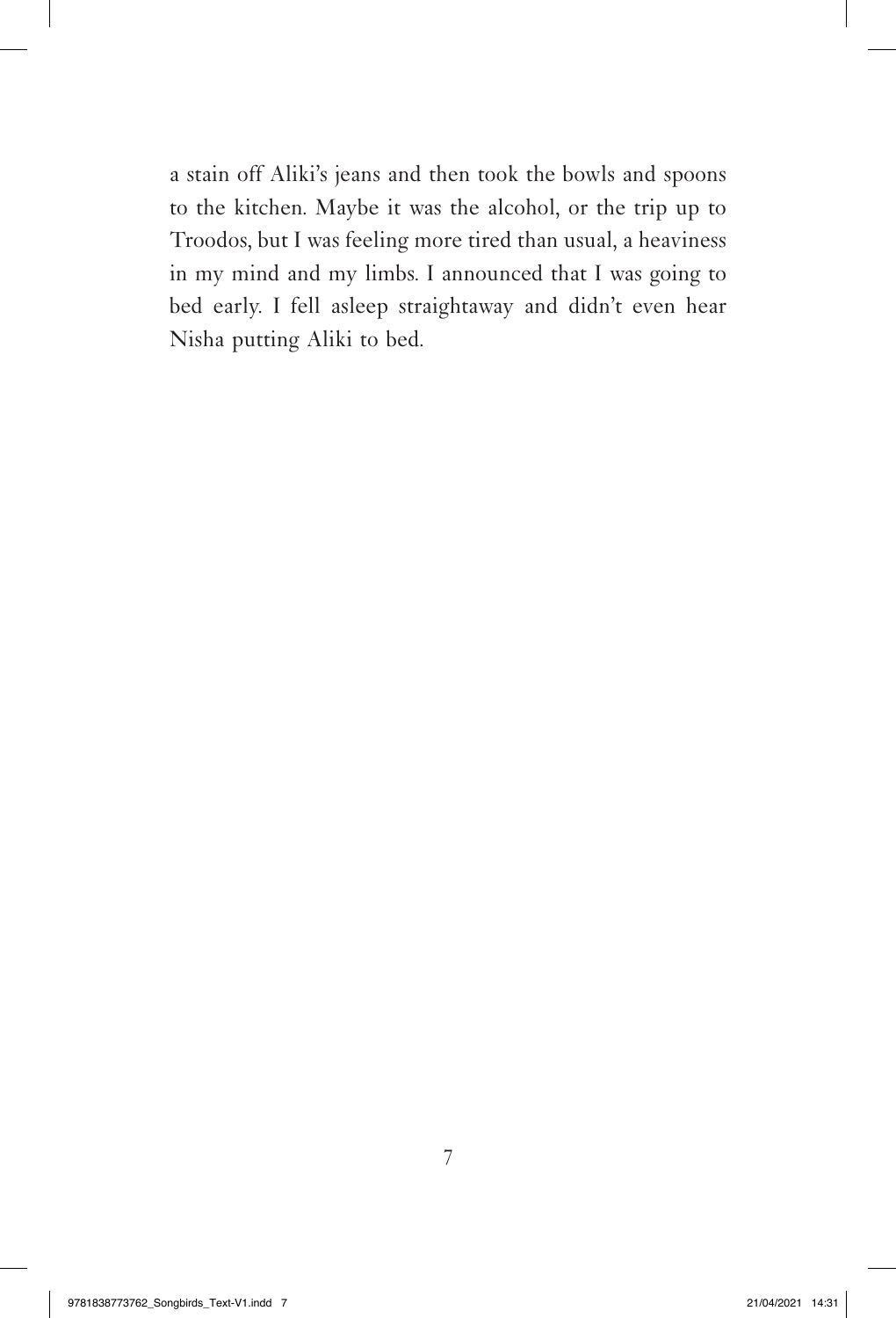

**3**

## **Yiannis**

THE DAY THAT NISHA VANISHED, before I even real-<br>ised she'd gone, I saw in the forest a mouflon ovis.<br>I thought it was odd. These ancient sheep, native ised she'd gone, I saw in the forest a mouflon ovis. I thought it was odd. These ancient sheep, native to the land, are wild and rare. With a yen for solitude, they usually roam secluded parts of the mountains. I'd never seen one on flat terrain, never this far east. In fact, if I told anyone that I saw a mouflon on the coast, nobody would believe me; it would make national news. I should have known at the time that something was wrong. A long time ago, I understood that sometimes the earth speaks to you, finds a way to pass on a message if only you look and listen with the eyes and ears of your childhood self. This was something my grandfather taught me. But that day in the woods, by the time I saw the golden ovis, I'd forgotten.

It began with a crunch of leaves and earth. A late October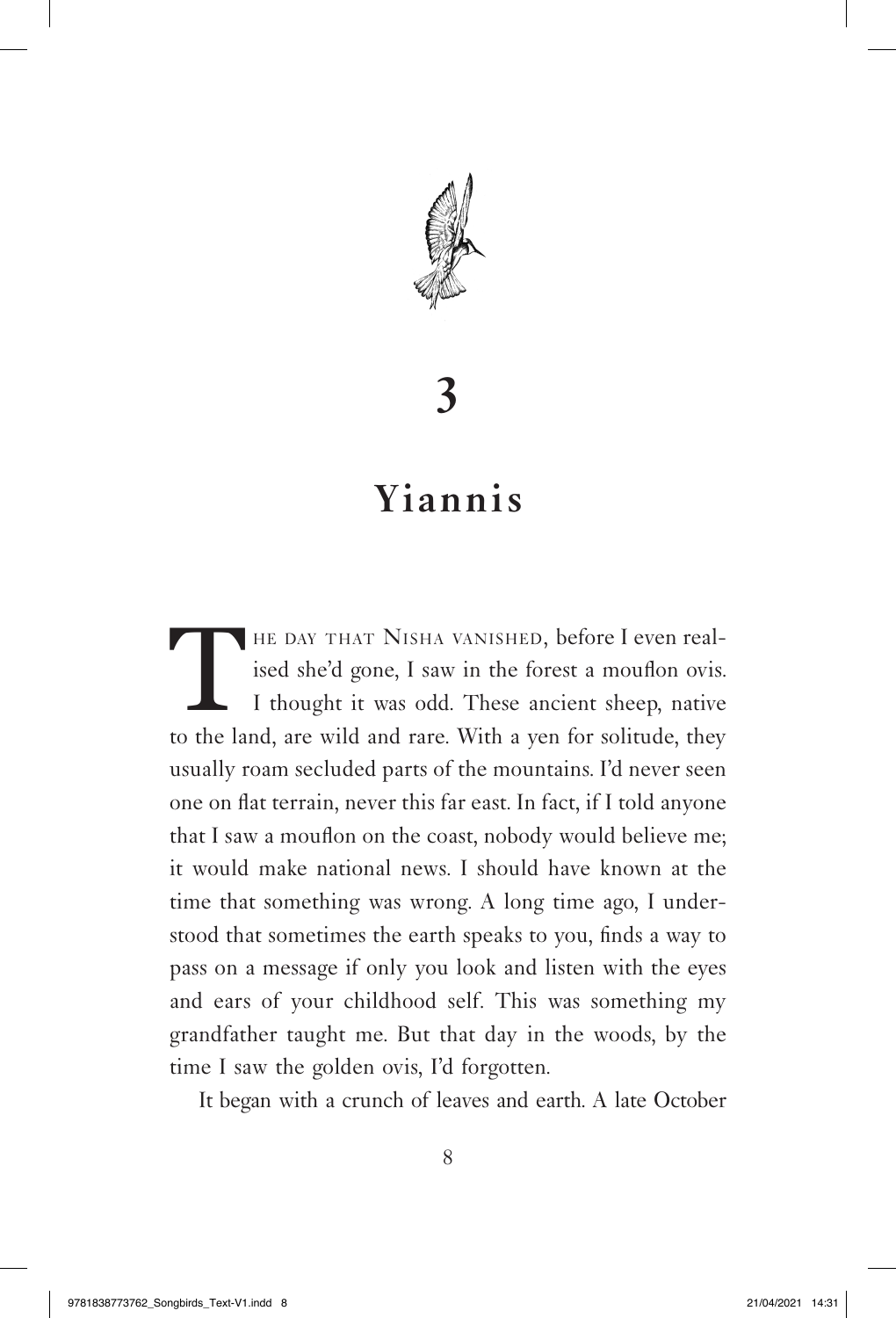morning. I'd returned to collect the songbirds. I'd driven out to the coast, west of Larnaca, near the villages of Alethriko and Agios Theodoros where there are wild olive and carob groves and plantations of orange and lemon trees. There is also a forest of dense acacia and eucalyptus trees – an excellent spot for poaching. In the small hours of the morning, I'd put out the lime sticks – a hundred of them strategically placed in the trees where the birds come to feed on berries. I'd also hidden amongst the leaves devices that played recordings of calling birds, to lure my prey. Then I found a secluded spot and lit a fire.

I used olive branches as skewers and toasted haloumi and bread. I had a flask of strong coffee in my backpack and a book to pass the time. I didn't want to think about Nisha, of the things she had said the night before, the stern look on her face when she left my flat, the tightness of the muscles in her jaw.

These thoughts fluttered around me with the bats and I waved them away, one by one. I warmed myself and ate and listened to the birdsong in the dark.

So far, it was a normal hunt.

I fell asleep by the fire and dreamt that Nisha was made of sand. She dissolved before me like a castle on the shore.

The rising sun was my calling. I had a last shot of coffee to wake myself fully and threw the rest on the fire, then stamped out the remaining flames and forgot about the dream. The thick woods began to stir, to wake. I usually make more than 2,000 euros for each hanging, and this one was a good one – there were around two hundred blackcaps stuck on the lime sticks. They are worth more than their weight in gold. Tiny songbirds migrating from Europe to Africa to escape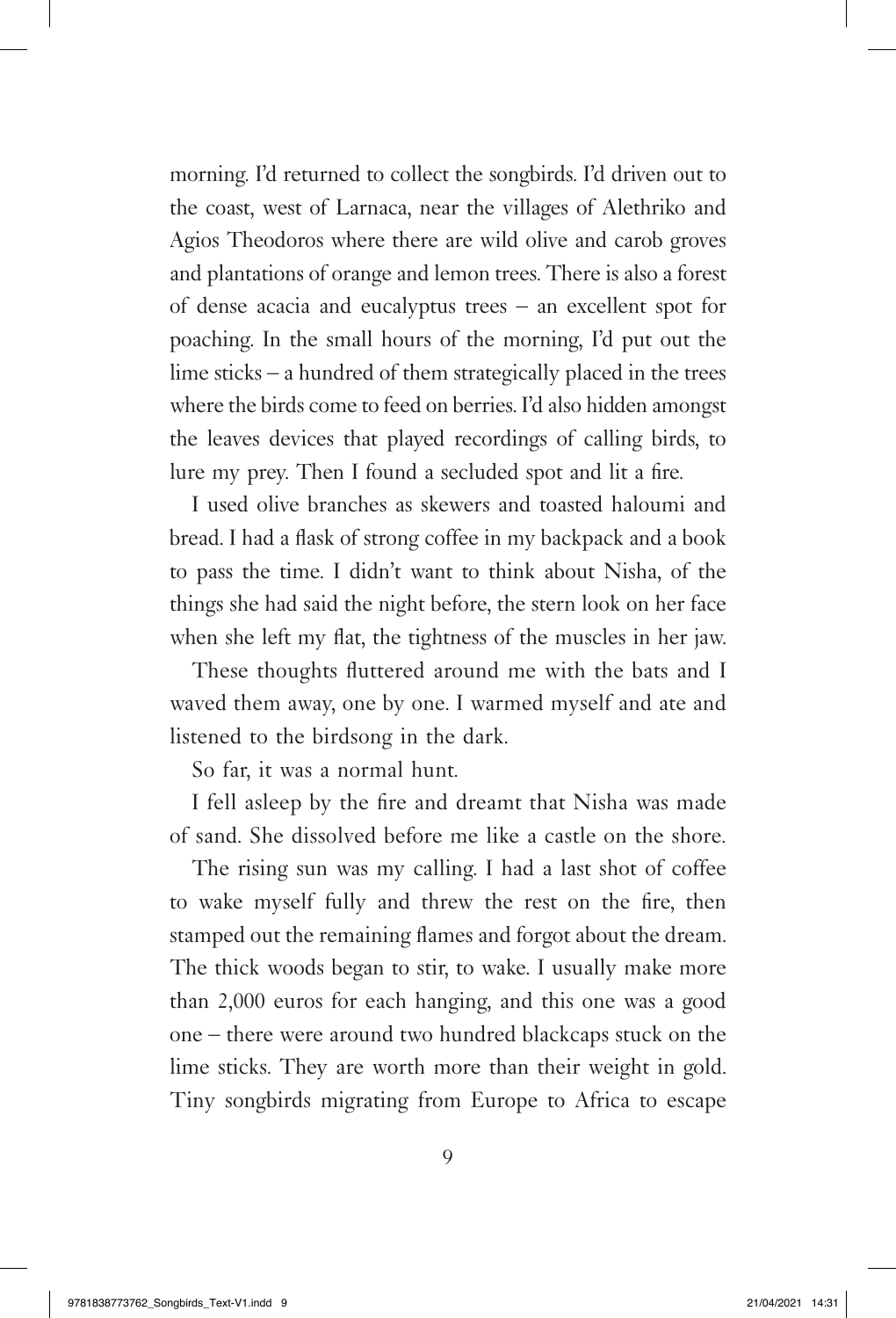the winter. They fly in from the west, over the mountains, stopping here on our island before heading out to sea, towards Egypt. In the spring, they make the return journey, coming from the southern coast. They are so small that we can't shoot them. They're also endangered, a protected species.

I was always frightened at this point, looking over my shoulder, expecting that this time I would be caught and thrown in jail. I'd be totally screwed. This was always my weakness – the fear, the anxiety I felt before killing the birds. But the woods were quiet, no sound of footsteps. Just the birdsong and the breeze through the tree branches.

I removed one of the attached birds from the stick, gently prying its feathers from the glue. This one had tried hard to free itself, it seemed. The more they try to escape, the more stuck they get. I held it in my palms and felt its tiny heart racing. I bit into its neck to end its suffering, and dropped it, lifeless, into a large, black bin-liner. This is the most humane way to kill them  $-$  a quick, deep bite to the neck.

I'd filled up the first bag and begun to remove the feathers and berries from the lime sticks with my lips so I could reuse them, when I heard the crunch of leaves.

*Shit.* I froze for a moment and held my breath. I scanned the surroundings and there it was, in a clearing between the bushes. The mouflon was calmly staring at me. It stood in the long shadows of the trees and it wasn't until the light shifted that I saw the most extraordinary thing: instead of the usual red and brown, its short-haired coat was gold; its curved horns, bronze. Its eyes were the exact colour of Nisha's – the eyes of a lion.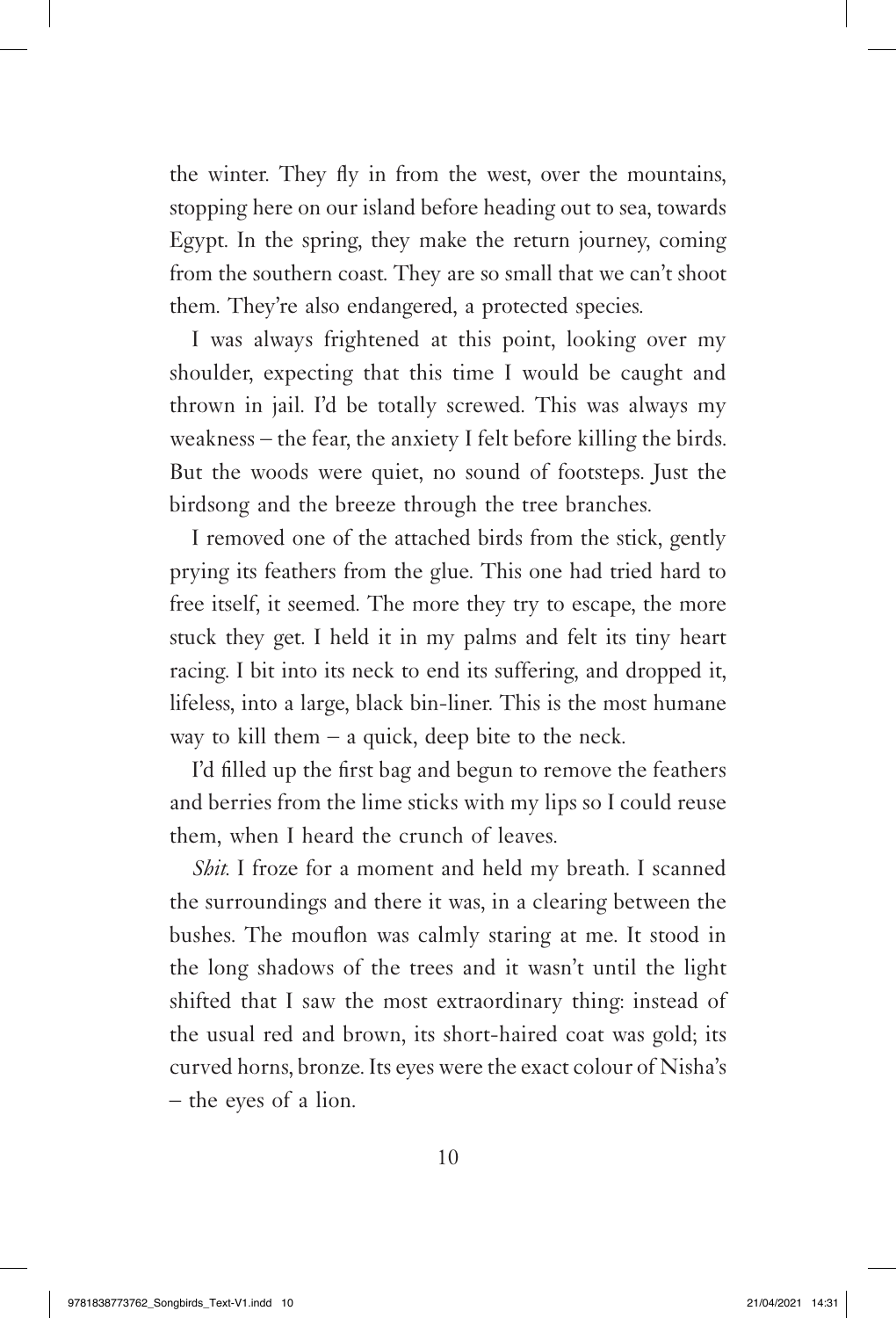I thought I must be dreaming, that I must still be asleep by the fire.

I took a step forward and the golden mouflon took a small step back, but its posture remained straight and strong, its eyes fixed on mine. Moving slowly, I removed my backpack from my shoulders and took out a slice of fruit. The mouflon shuffled its feet and lowered its head so that its eyes now looked up at me, half-wary, half-threatening. I placed the slice of peach in my palm and held out my hand. I stayed like that, as still as a tree. I wanted it to come closer.

Seeing the beauty of its face, a memory came to me, sharp and clear. Last March, Nisha and I had gone to the Troodos mountains. She loved to go for long walks on Sunday mornings when she wasn't working. She'd often come with me into the forest to pick mushrooms, wild asparagus, blue mallow or to collect snails. On this day, I had wanted to see if we could spot a mouflon ovis. I hoped that we would see one in the depths of the woods or the verge of the mountains, at the threshold to the sky. We were so high up and she slipped her hand in mine.

'So, we're looking for a sheep?' she'd said.

'Technically, yes.'

'I've seen plenty of sheep.' There was a mocking smile in her eyes.

'I told you, it doesn't look like a sheep! It's a magnificent creature.'

'So. We're looking for a sheep that doesn't look like a sheep.' She was holding her hand over her eyes, scanning the area around us, pretending to look.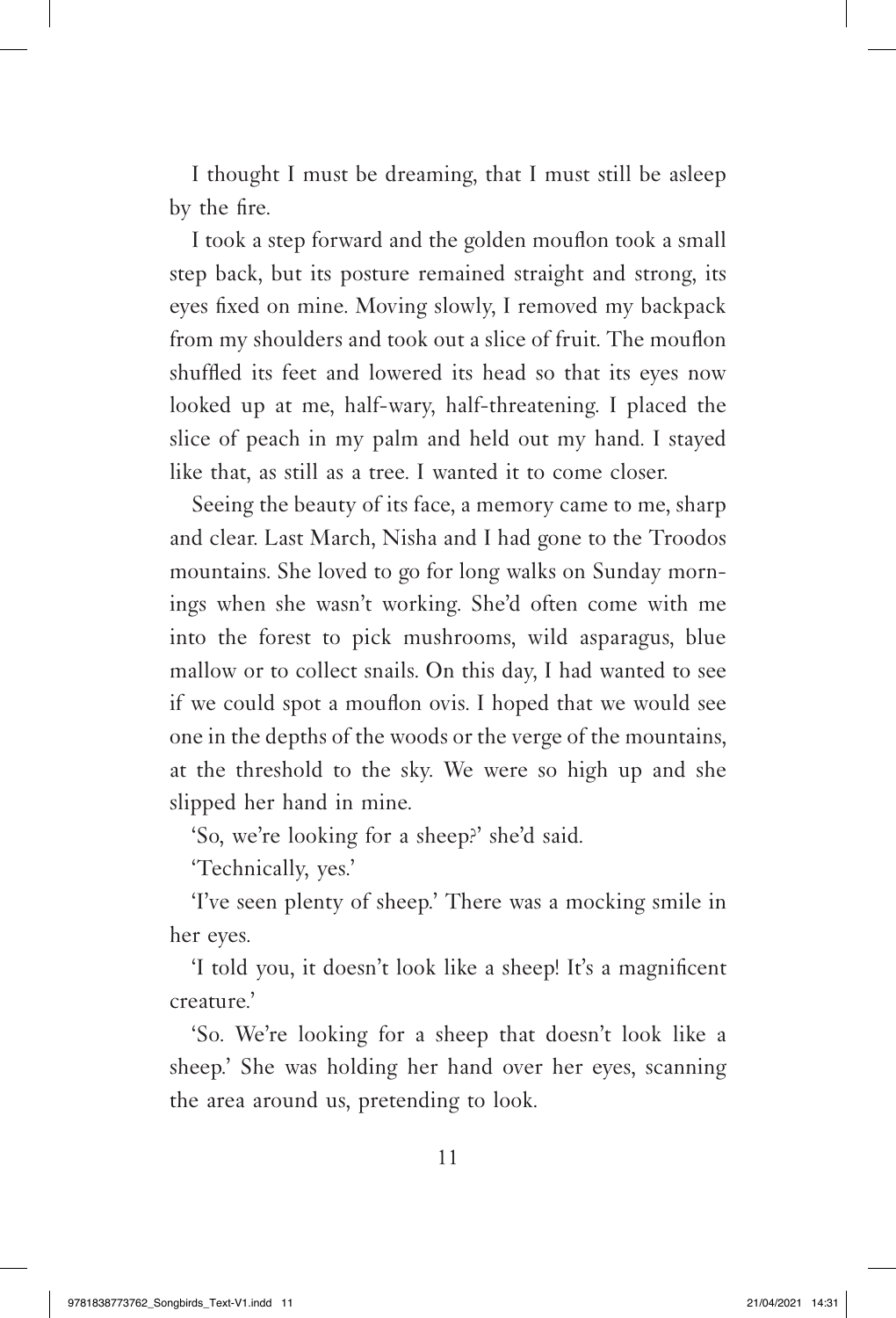'Yes,' I said, matter-of-factly.

This made her laugh and her laughter escaped into the open sky. I felt in that moment that she had never been a stranger.

We'd been walking around for hours and were about to turn back, as the evening was closing in, when I suddenly spotted one standing at the edge of a steep cliff. I could tell it was female as it had smaller curved horns and no ruff of coarse hair beneath its neck. I pointed so that Nisha could see.

The mouflon saw us and faced us straight on.

Nisha stared at it in amazement. 'It's so pretty,' she said. 'It looks like a deer.'

'I told you.'

'Nothing like a sheep.'

'See!'

'Its fur is smooth and brown . . . and such a gentle look on its face. It's like it's going to speak to us. Doesn't it look like it wants to say something?'

I didn't reply and instead watched Nisha watch the animal, her face bright with curiosity.

There was a flash in her eyes, as if the colours of the forest shone through them, as if some secret energy, some nimble animal hiding amongst the trees, had suddenly come to life. She let go of my hand and took a few steps towards the mouflon. Strangely, it stepped away from the edge of the cliff and came slightly closer. I had never seen one approach a human before. Nisha was so gentle in the way she stretched out her hand, in the way she waited for the animal. But there was tension in her. This was all in her eyes: they burned with an emotion that I didn't recognise.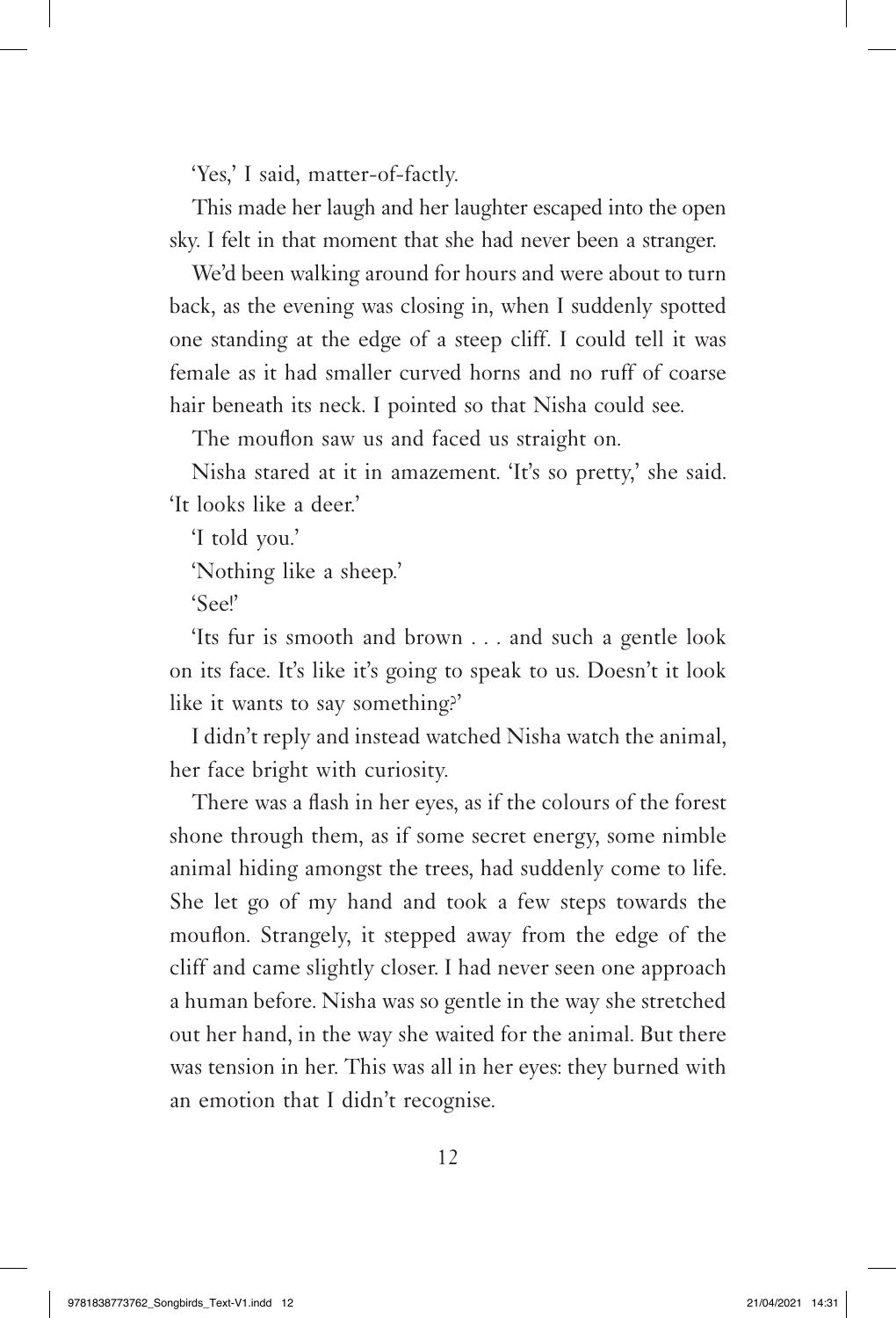In that moment, I felt such a distance from her and the animal, like they shared something I couldn't understand.

However, in the next moment she turned to kiss me. One soft kiss.

Now, dawn in the forest, and the memory of that day brought a sharp pain to my heart. The mouflon ovis gazed at me, transfixed, tilting its head slightly, making a sound which was like a question. A question of a single word.

'I won't hurt you,' I said, and realised suddenly how loud my voice was in the woods, how it disturbed the peace. The Ovis shook its head and took another step back.

'Sorry,' I said to it, this time softly.

For the first time, it broke its gaze. It seemed to rest its eyes on the bucket of birds beside me.

'Sure,' I said. 'I don't blame you. I'm basically a murderer offering you a peach.' I laughed a bit, at the irony of it, as if the Ovis might share the joke.

I threw the slice of fruit on the ground, and this time I walked backwards, retreating into the shadows and the trees. I continued to watch the mouflon from there for a while, this incredible animal, strong and beautiful. It was very still, then it looked at something over to the left and turned its back to me and walked away, into the forest.

I removed the rest of the birds from the lime sticks as quickly as I could, so I could return home and find Nisha. I couldn't wait to tell her what I'd seen. I was hoping that perhaps this story about the mouflon would make her shine again.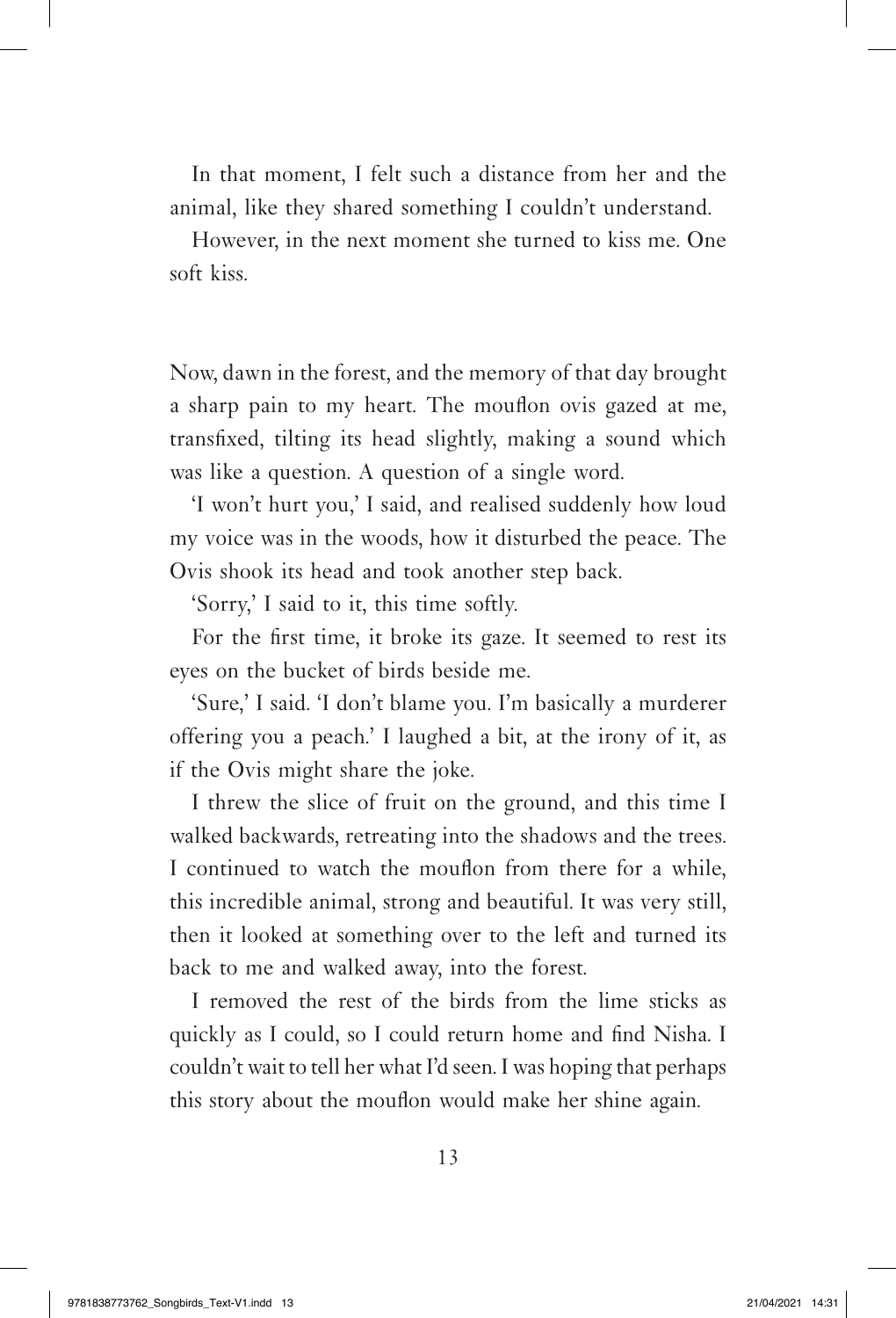

**4**

#### **Petra**

WOKE UP IN THE MIDDLE of the night because some-<br>thing broke. I heard a crashing noise, loud and clear,<br>like a window smashing or a glass dashed on the floor thing broke. I heard a crashing noise, loud and clear, like a window smashing or a glass dashed on the floor with force. The sound had come from the garden, I was sure about that. The clock on my bedside cabinet showed 12 a.m. Could it be the wind? But the night was still and apart from the sound I had heard, there was a deep silence. Maybe it had been a cat?

I put on my slippers and opened the shutters, then the long glass doors to the garden. It was a clear night with a full moon. My house is a three-storey Venetian property in the old part of the city, east of Ledra and Onasagorou, leading to the Green Line that has divided the island since 1974. Sitting in the crystal blue waters of the eastern Mediterranean, our small island has long felt the influence of both Europe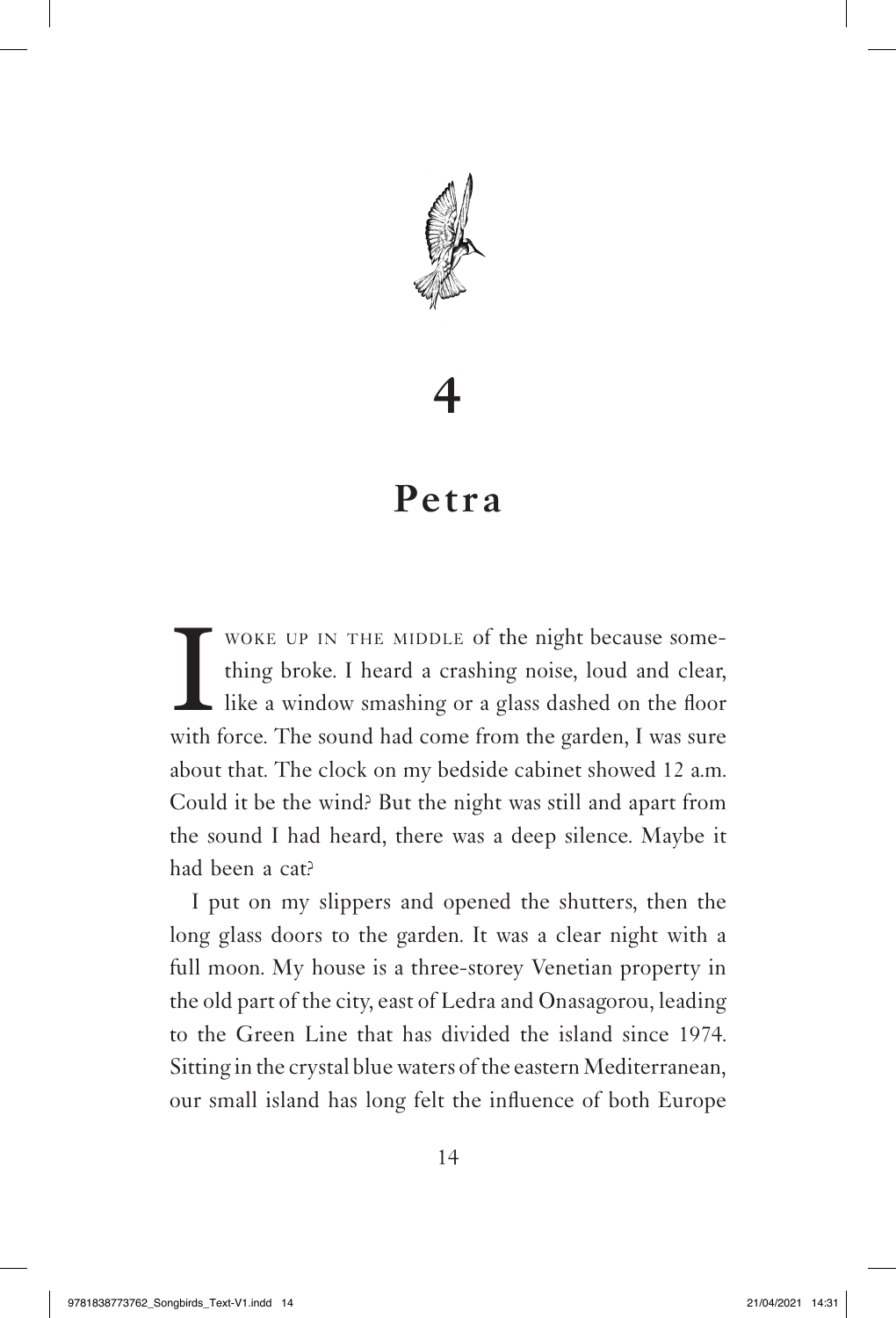and the Middle East. We have been occupied by the Ottomans. We have been colonised by the British. And then we became a battleground between the Greeks and the Turks, our population split, until peacekeeping forces stepped in and, literally, drew the line. This partition continues to hold our island in a tentative peace, although missives about reunification are constantly in the news. Our city of Nicosa, on the Greek side, brushes the Green Line right where I live. When I was a little girl, I thought the end of our street reached the end of the world. There is no violence today with our Turkish Cypriot neighbors in the north, but it is an uneasy peace, to be sure.

We live only on the ground floor, each of our bedrooms looking out onto the garden. Two years ago, I rented out the storey above me to a man called Yiannis, who made a living by collecting mushrooms and wild greens from the forests. A bit reclusive, but he was a good tenant, always paid his rent on time. The top floor is empty, or full of ghosts, as my mother used to say, which would make my father scoff at her and respond always with the same words: *Ghosts are memories. Nothing more, nothing less.* 

In the garden, there is boat. There were times in the past, on long nights when I couldn't sleep, that I would see Nisha sitting out in my father's tiny fishing boat, *The Sea Above the Sky* painted in pale blue on its hull. The paint is peeling, and the wood is crumbling. It's a boat that has made so many journeys. Nisha would sit in it and stare out into the darkness. The boat has one oar  $-$  the other has been missing for as long as I can remember – but someone placed an olive tree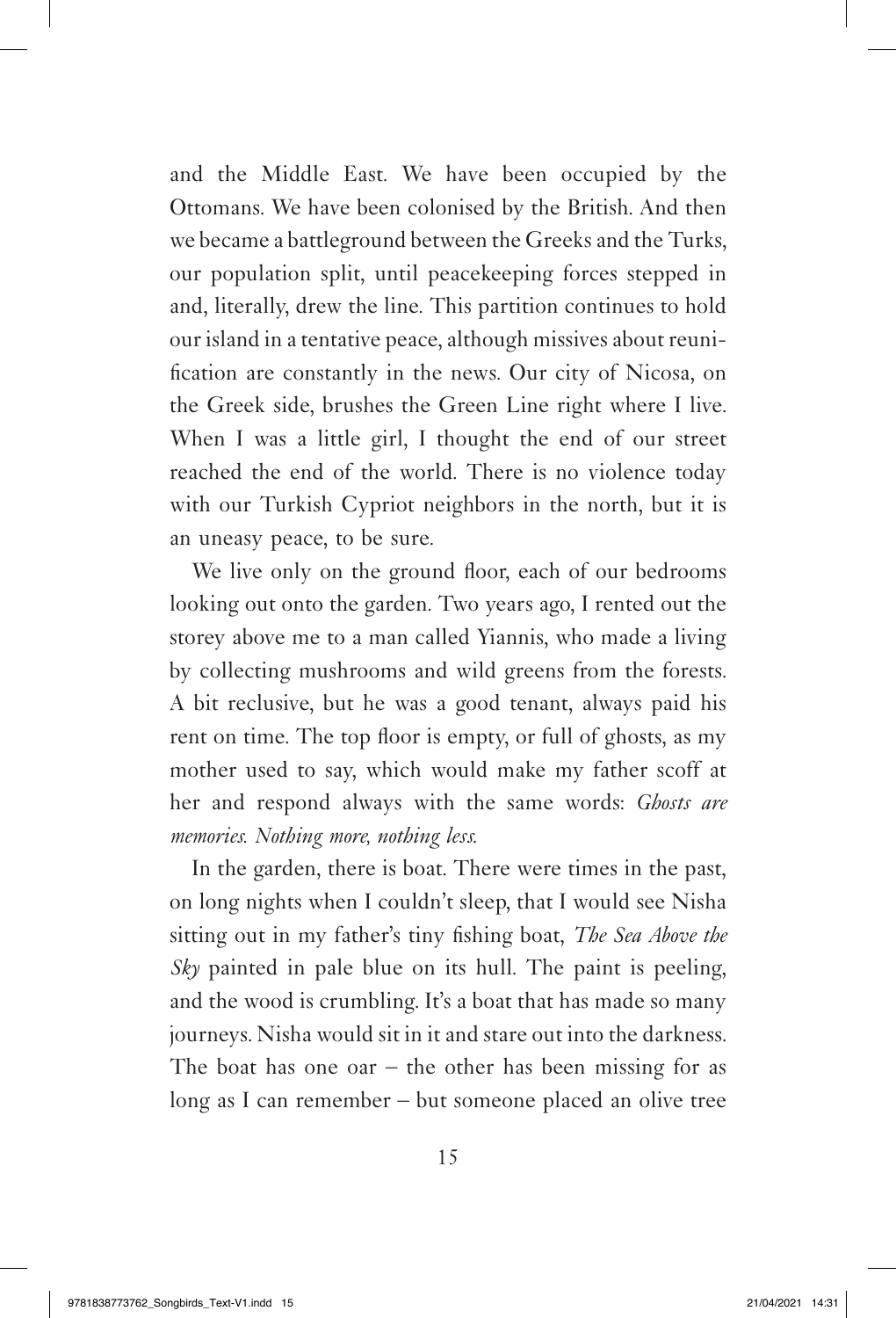branch in its place. Because my bed is next to the window, I would watch her for a while through the slits of the shutters, and wonder what was going through her mind, alone like that, in the middle of the night.

But on this night, she wasn't there. I looked around to try to determine the cause of the crashing noise. I was half expecting the crunch of glass beneath my feet. But there didn't seem to be anything broken or out of place.

The moon illuminated the pumpkins, the winding jasmine and vines, the cactus and fig tree to the far right, near the glass doors of Aliki's room, and, in the middle, on a slightly raised patch of earth, where the roots have cracked through the concrete, the orange tree  $-$  like a queen on her throne. I always felt, growing up, that this tree quietly commanded the garden.

Everything was so still. Still and quiet. Hardly a leaf moved. I walked around the garden. Near the steps that lead up to Yiannis's flat, I finally discovered the source of the noise: a ceramic money-box that I'd had since I was a child – it had smashed on the ground, its white shell broken and hundreds of old lira scattered about, making tiny pools of gold.

It was the kind of money-box that you have to break in order to get to the treasure inside. I remembered dropping in the coins, imagining a day when I would retrieve them. My aunt Kalomira had made it for me in the village of Lefkara, where she lived with her husband, who used to eat the balls of a goat or the brain and eyes of a lamb with lemon and salt. I had watched her spinning the clay on the wheel. Her husband offered me an eye. I refused. Later, she had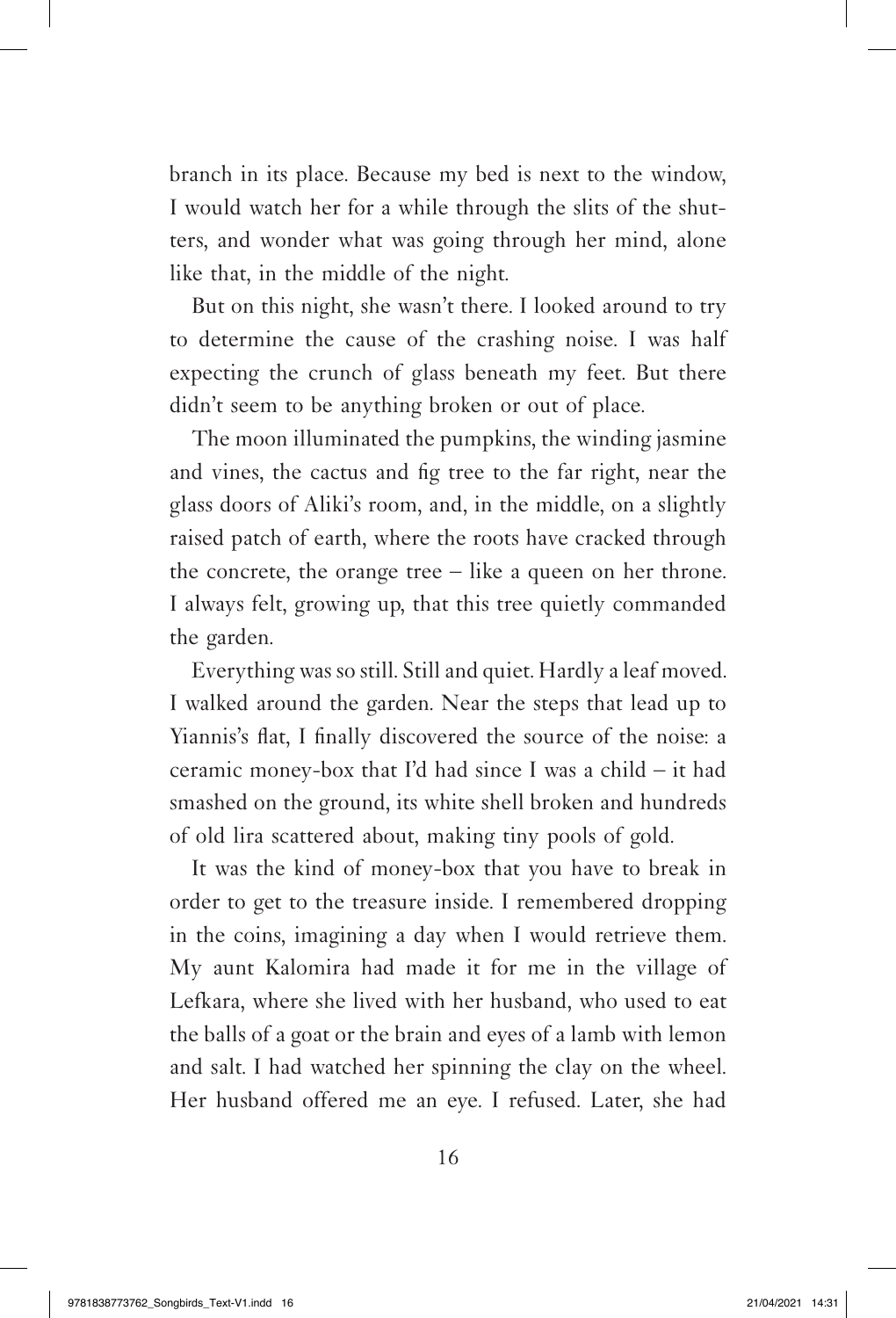painted the pot white and added a funny sketch of a dog. It was ready for me and waiting on a shelf when I returned with my mother to see her many weeks later.

I had never broken it; the time was never right. So, I had left the coins safely inside, like wishes or secret dreams collected from childhood.

But who had broken it now? How had it fallen from the garden table?

I decided to go back to bed and ask Nisha to deal with it in the morning.

I pulled the covers over me and in the dark and quiet of my room, I remembered my mother by my side.

'What will you do with all that money?' she had asked.

'I will buy wings!'

'Like the wings of a bird.'

'No, more like the wings of a firefly. They will be transparent and when I wear them, I will fly around the garden at night and glow in the dark.'

She had laughed and kissed me on the cheek. 'You will be beautiful as always.'

The memory faded and I suddenly felt a deep pang of guilt for the absence of words and dreams and laughter with my own daughter. How had I lost her?

Or had she lost me?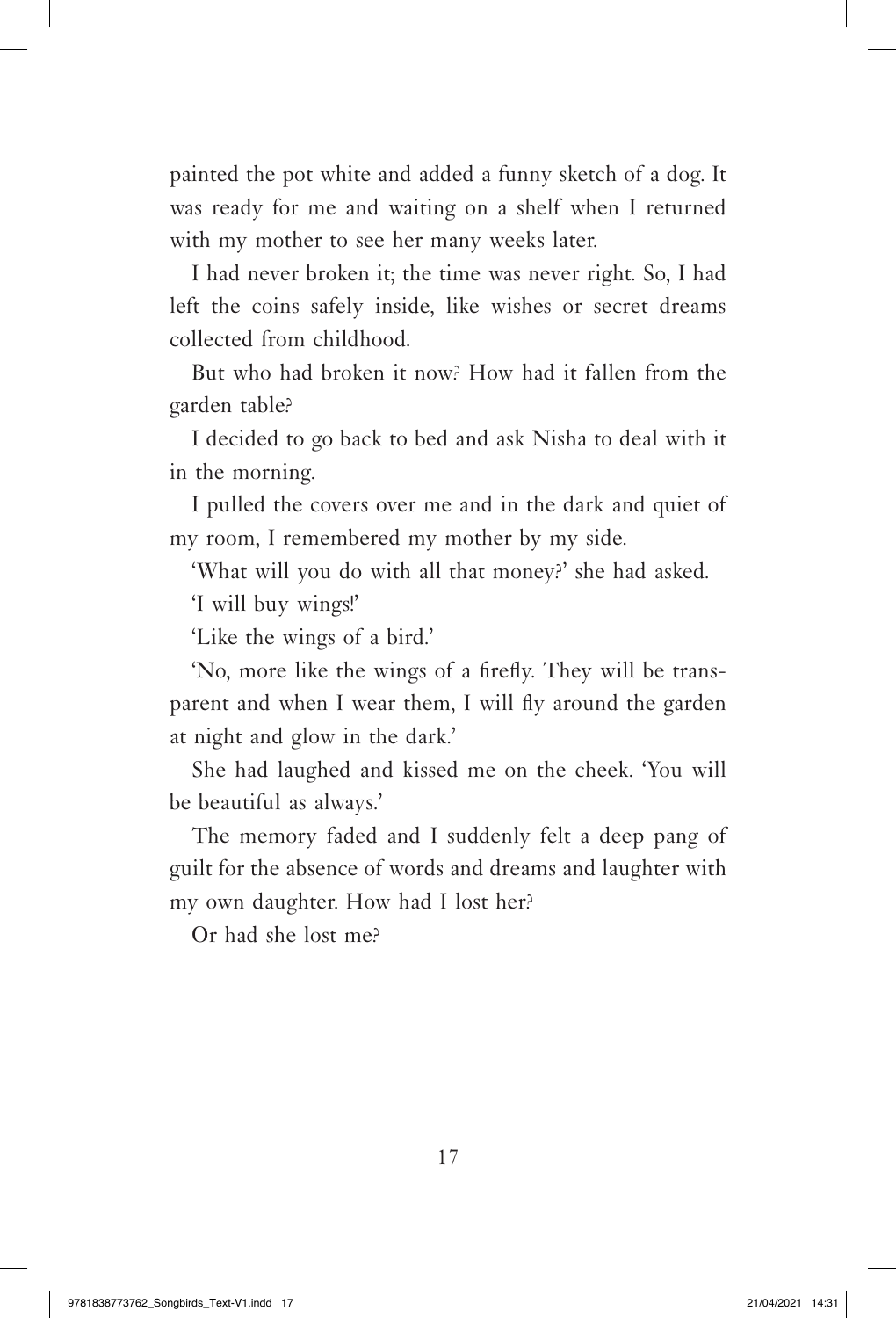

**5**

## **Yiannis**

WHEN I GOT BACK FROM hunting it was still<br>early afternoon. I couldn't wait to tell Nisha<br>about the mouflon ovis I'd seen in the woods. early afternoon. I couldn't wait to tell Nisha about the mouflon ovis I'd seen in the woods. I wanted to describe its incredible beauty, how unusual its golden fur had been and how, oddly, it had had the eyes of a lion.

The more I said these things in my head, however, the crazier they sounded. I knew that Nisha would listen to me. She would look at me like I was bat-shit crazy, humour me with that slow nod of her head, but she would also suggest we return later that afternoon so that she could see it for herself.

I knocked on the glass doors of her bedroom and waited. I usually heard her flip-flops on the marble floor, but this time there was silence. I knocked again and waited a few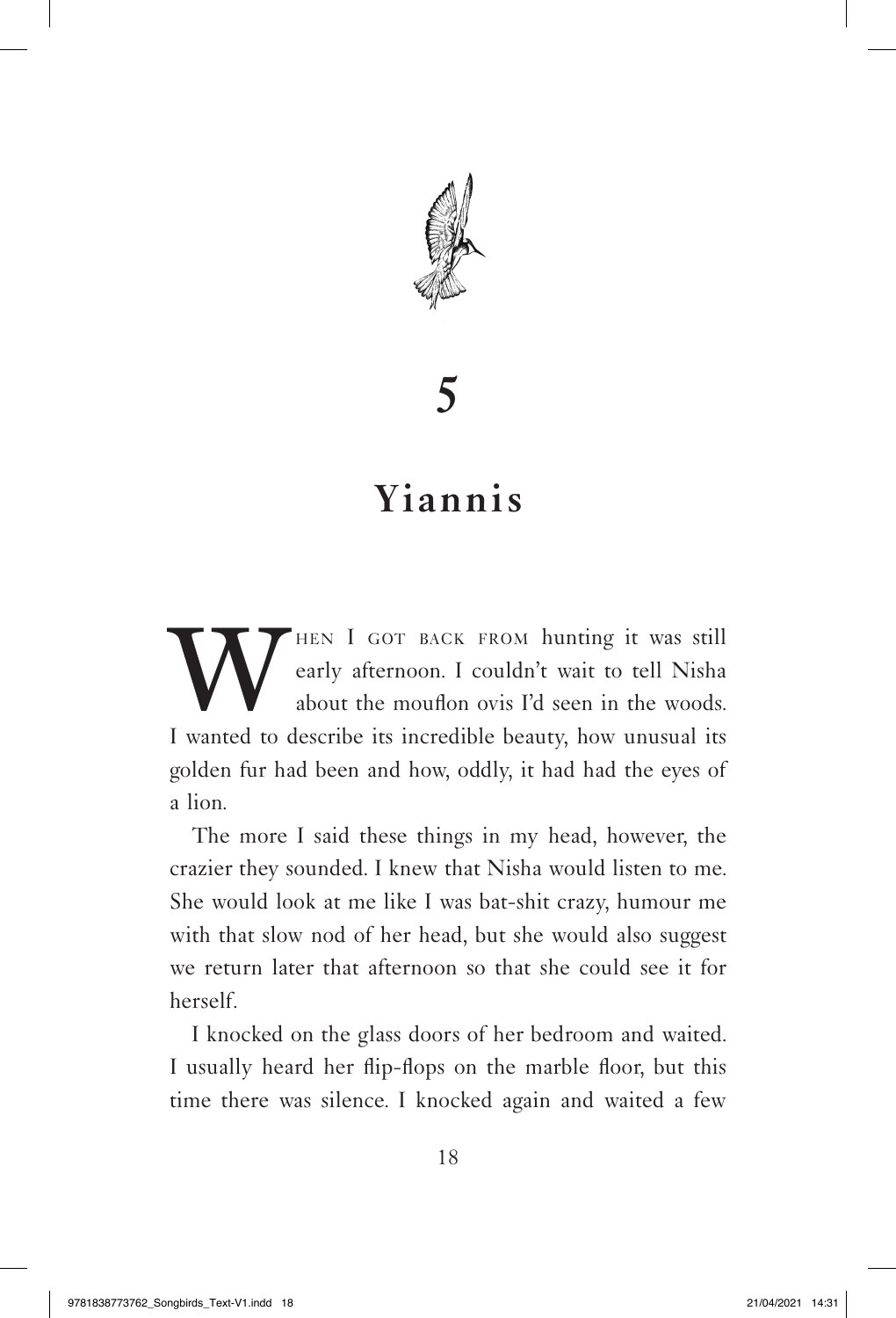minutes, then again and waited a further five. Maybe she had walked down to the grocery store, or she could have gone to the church. Although she wasn't Christian, she liked to light a candle and appreciate the peace and quiet. In church there were no demands of her, no tuts, no shaking heads. Nobody disturbed her. The locals just saw a good Christian woman praying amongst other good Christians. In there, she'd said, everyone was equal as long as you were one of them.

I decided to head upstairs and start cleaning the birds. I sat on a stool in the spare room and, one by one, I plucked out their feathers and threw the birds into a large basin. This was a task that took some time, and one that I never looked forward to. It was tedious work I did automatically, and left my hands covered in feathers and sticky blood. Once this task was complete, I would soak them in water or pickle them in vinegar, place them in various sized containers depending on the order, and take them out to various restaurants, hotels and venues around the island.

As I held one of the birds in my left hand, about to pluck its feathers with my right, I felt an unexpected vibration on my palm. I paused and looked down and noticed that the soft brown feathers on the bird's chest rose; its right wing twitched. It suddenly felt heavy on my palm, as if I was holding a paperweight, and the vibration seemed to travel through me – along my arteries, up my arm, until I felt a terrible sensation, a deep tremble in my chest.

I felt nauseous. I dropped the bird onto the table and shifted on the stool, taking long, deep breaths. The bird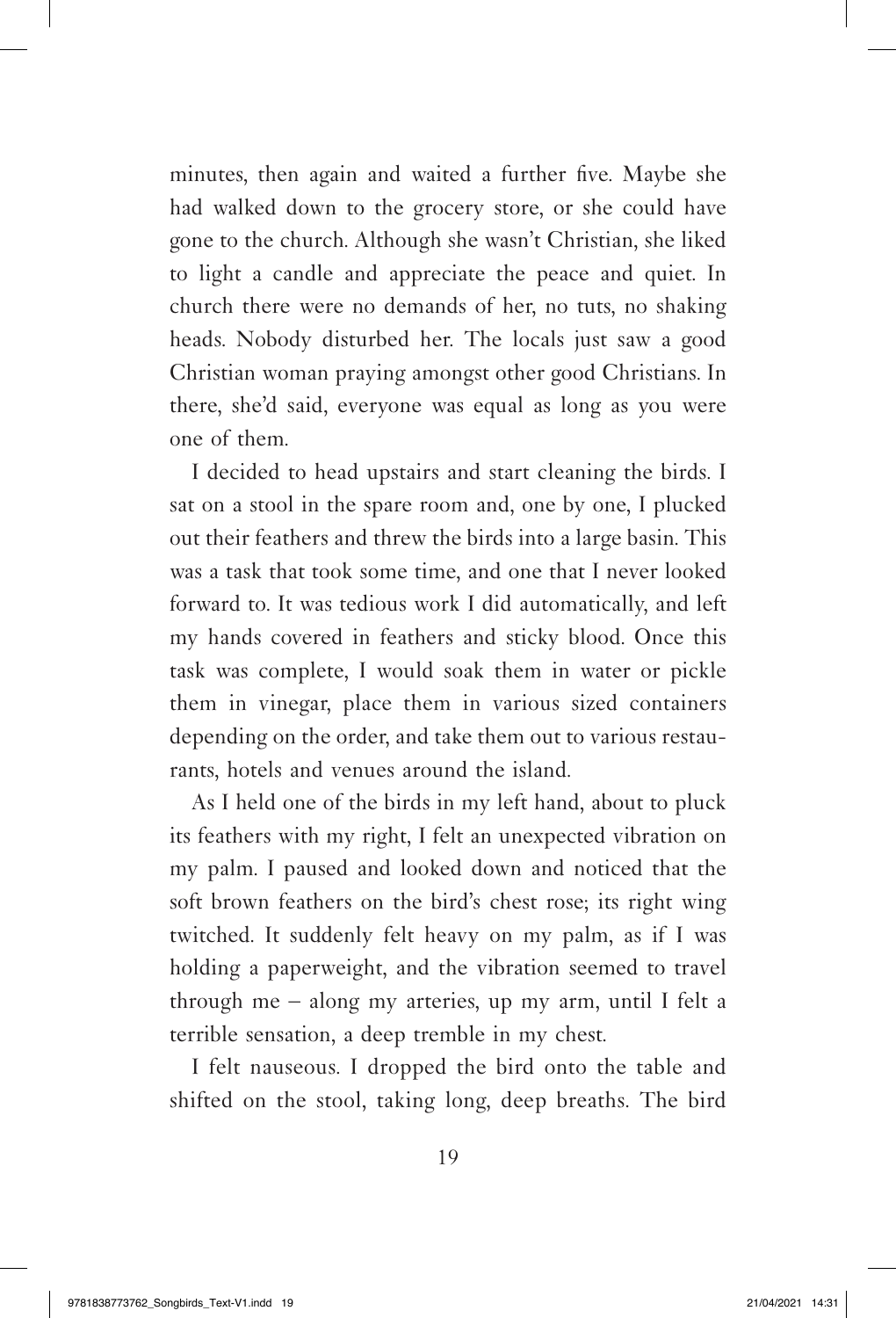lay there, breathing, its chest rising and falling more visibly now.

I was four or five years old, walking with my dad in the wild fields of the mountains. He stopped to pick some hawthorn berries. On the ground something bright caught my eye: a yellow wagtail. Even at this age, I knew the names of some of the bird species, migratory and native, because my grandfather had taught me. I loved the birds. I watched them building their lives high up in the trees and sky. I was desperate to catch them, hold them in my hands, to look closely at their feathers and decipher their amazing colours.

Here was my opportunity! This yellow wagtail was motionless amongst the brambles. Even as I approached, it didn't move. I picked it up and nestled it in my palms – it was so dead that it was dry. I examined it: its small, silver-grey bill, brown tail and brown primary feathers; while its chin and breast, belly and under-feathers were the brightest yellow I'd ever seen. Its crown, shoulder and back were a darker yellow, greyish in tone. I examined its eyeline and eyestripe, its open blank eyes, its wing-bars and lores, its twiglike feet.

I imagined I was holding gold. In my hands I held pure gold.

I lived simply and saved money so that I could stop the poaching. All my neighbours thought that I made a living picking and selling wild asparagus and mushrooms, wild greens, artichokes and snails – depending on the season. I mean, of course, that kind of foraging was my day job and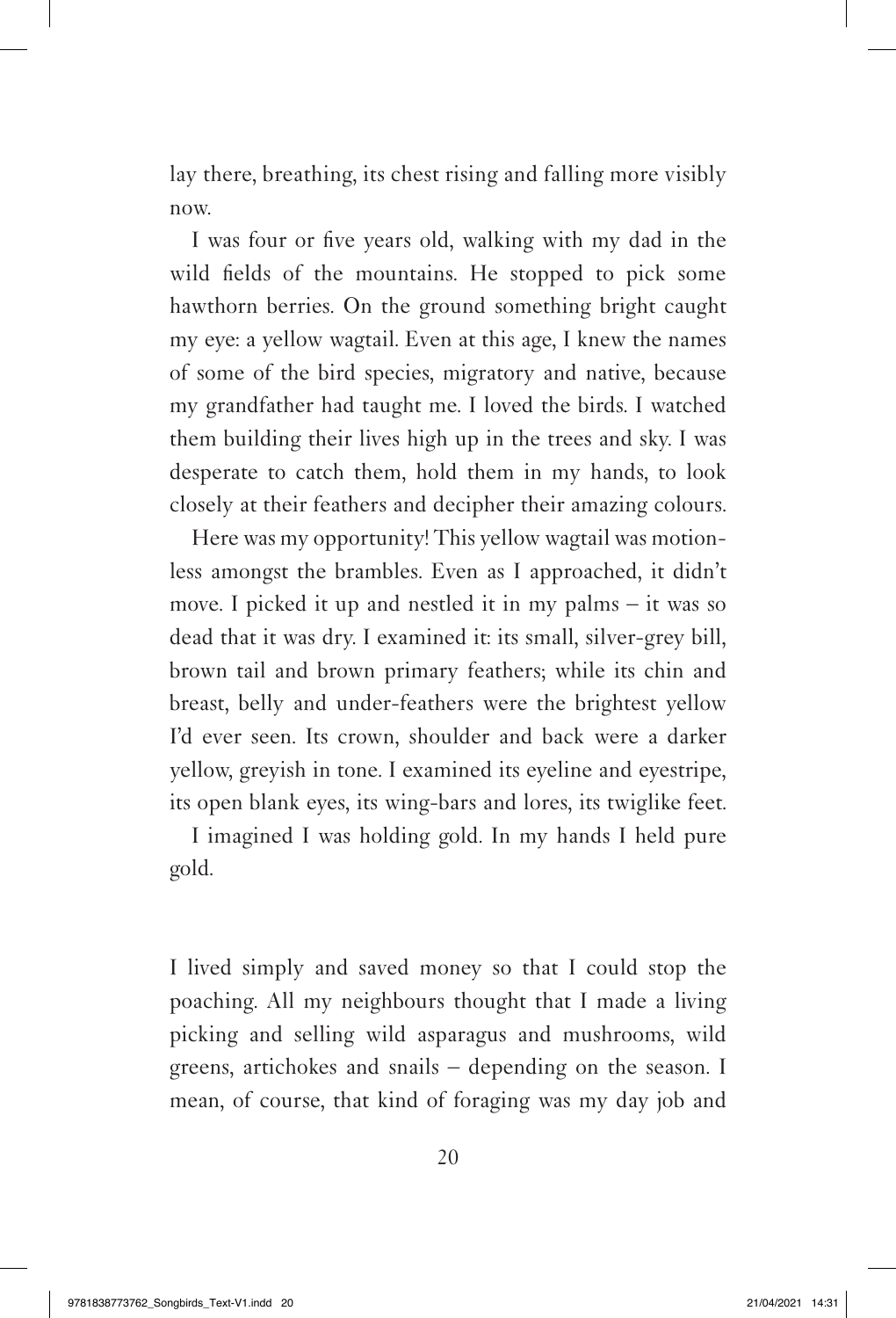provided pocket money. But I would never have been able to build a future for myself relying on the measly income of selling vegetables and snails. Not after what had happened. It was a risk I couldn't take.

I hated lying to Nisha. I'd managed to keep the poaching a secret for so long: it wasn't difficult – when I came back with bulging bin bags, people would assume I'd collected other things from the forest. People didn't question much around here, and many of the houses were empty because so few wanted to live so close to the Green Line. It reminded them of the war, of division, of abandoned homes and lost lives. This isn't something one wants to be reminded of on a daily basis.

I had my reasons for choosing to rent a flat there. It was reasonably quiet, most of the residents were old, and I knew I could get away with more. And besides, I enjoyed sitting on the balcony in the evening, listening to the bouzouki from Theo's restaurant, and watching the old men eating, drinking and playing cards. I joined them sometimes, but mostly I kept my distance. In this part of old Nicosia there were brothel-type bars, and when the men finished eating and drinking at the restaurant, they usually made their way to them.

There was one such bar at the end of our street, called Maria's. Its windows were frosted, and through the old wooden door wafted the heavy scent of sweat mingled with cigarette smoke and old beer. The barmaid, in tight black clothing, served sliced apples and peanuts, olives and hummus. I have been there twice, on both occasions to meet Seraphim.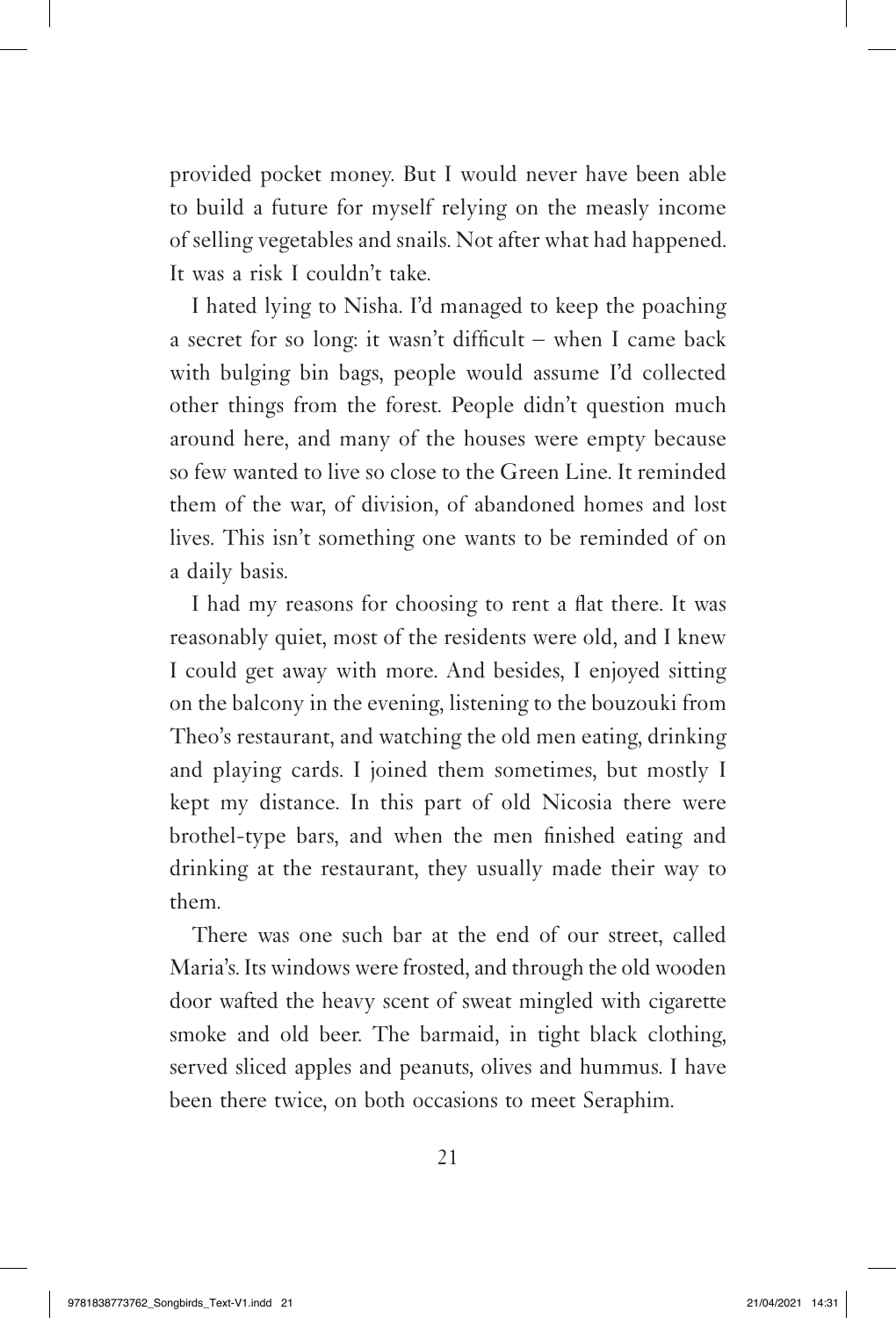I watched the bird on the counter now, the way its beak opened and closed, the way its matted feathers twitched. I checked its neck and saw that the wound I had made wasn't that deep. It looked up at me, straight into my eyes, and seemed to be saying, 'You sick prick, I can see you.'

I put some water on my finger and bought it to its beak. At first it didn't drink but I kept my hand there for a while, and, after a few minutes, it dipped its bill into the droplet of water and tilted its head to swallow it. I decided to line a small container with a clean towel and I put the bird in there to rest. I sat there and watched it for a while. It was suspicious of me, kept giving me that look.

Some time later, I had filled a whole bin-liner with feathers. The little bird was lying still in the container, breathing steadily. The naked birds were piled up in the basin by my side*.* 

*I thought you were a different person,* Nisha had said.

I put some water in the basin, using a hose, and left the birds in there for a while to soak. Then, I dipped my finger into a glass of water and bought it to the little bird's beak again. This time, it dropped its bill immediately into the water and tilted its head so that it could swallow. It seemed to be treating me less like a killer and this was reassuring. I did it a few more times until it didn't want any more.

*I thought you were a different person.* 

After I had finished cleaning the birds, I made myself some supper and sat on the balcony, eagerly awaiting Nisha's knock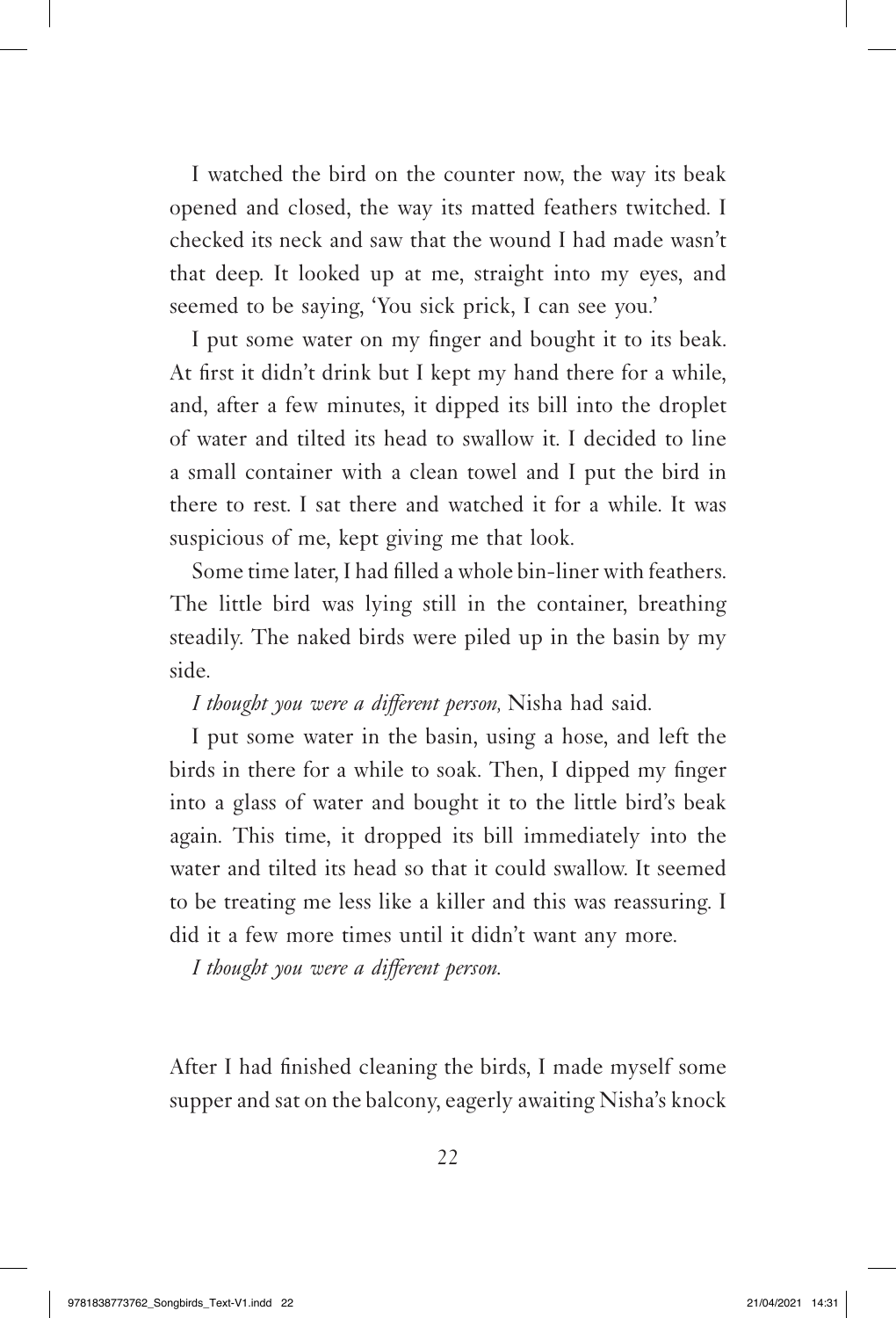at the door. Most evenings, she would wait for Petra to go to bed before sneaking out into the garden. The staircase was on the far left, behind a large fig tree, so Petra wasn't able to see it from her window. Nisha didn't want Petra to know. She wasn't allowed to have a boyfriend. Nisha would slip out at around 11 p.m., unnoticed. She would stay with me for a few hours – we would talk for a while and make love and fall asleep. Then her alarm would go off at 4 a.m., and she would unfurl herself from my arms, go out into the garden and sit in the boat while the sun rose. I was never sure why she didn't just go straight to her room, but the time she spent alone in the old fishing boat seemed to be important, and I didn't question it. I would turn off the light and go back to sleep for a few hours.

When she came last night, things felt different. We sat by the open doors of the balcony, overlooking the street below, with the sound of the bouzouki and a sky full of stars. It was chilly and she had a throw wrapped around her. She was quieter than usual, as if there was something on her mind, but then she started telling me a story about her grandfather and how he'd ended up with a glass eye.

Nisha was in the middle of saying, '... and then he chased him with a baseball bat . . .' when I placed the ring in front of her on the table.

She looked down at it, then picked it up and put it, not on her finger, but on her open palm. She was gazing down at it so I couldn't see her eyes, just the soft darkness of her lids and lashes.

'Will you marry me, Nisha?' I asked.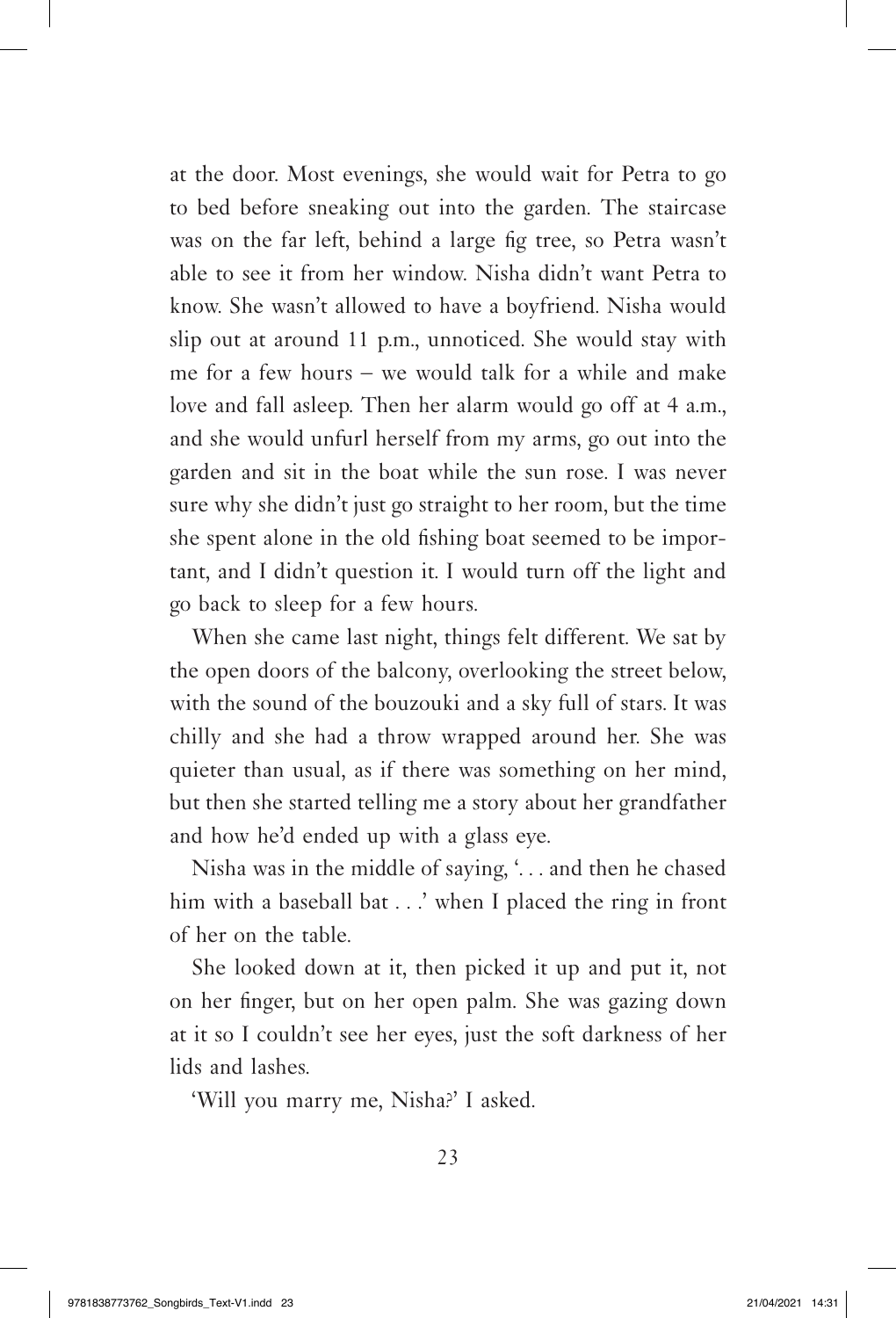She said nothing.

'I've had the ring for a while. I wanted to ask you this summer . . .' I paused there, as I couldn't finish the sentence: I couldn't bring myself to remind her of what had happened just two short months earlier. '. . . and then you were so heartbroken.'

She nodded.

'But I meant everything I said.'

She looked up at me. Straight lips. Hard eyes.

She didn't believe me.

'We can still do all of the things we were going to do. We can still go together to Sri Lanka, back to your home. You can be with Kumari. We can have a family.'

'I fell in love with you as soon as I saw you.' Her voice was barely a whisper.

I tried to remember the first time she'd seen me. What had I been doing? What had she seen in me in that moment?

'But I loved my husband too.' Then the muscles of her jaw clenched, her shoulders and body stiffened. She closed her fingers around the ring, tightening her fist, possessing it.

Without a further word, without a yes or a no, she walked towards the back door that led to the stone staircase.

'What was I doing when you first saw me?' I asked.

She stopped in her tracks, but did not turn around. 'Feeding the chickens.'

'Feeding the chickens?'

She didn't reply. Instead, she turned and looked at me over her shoulder, and then said, 'You see, I thought you were a different person.'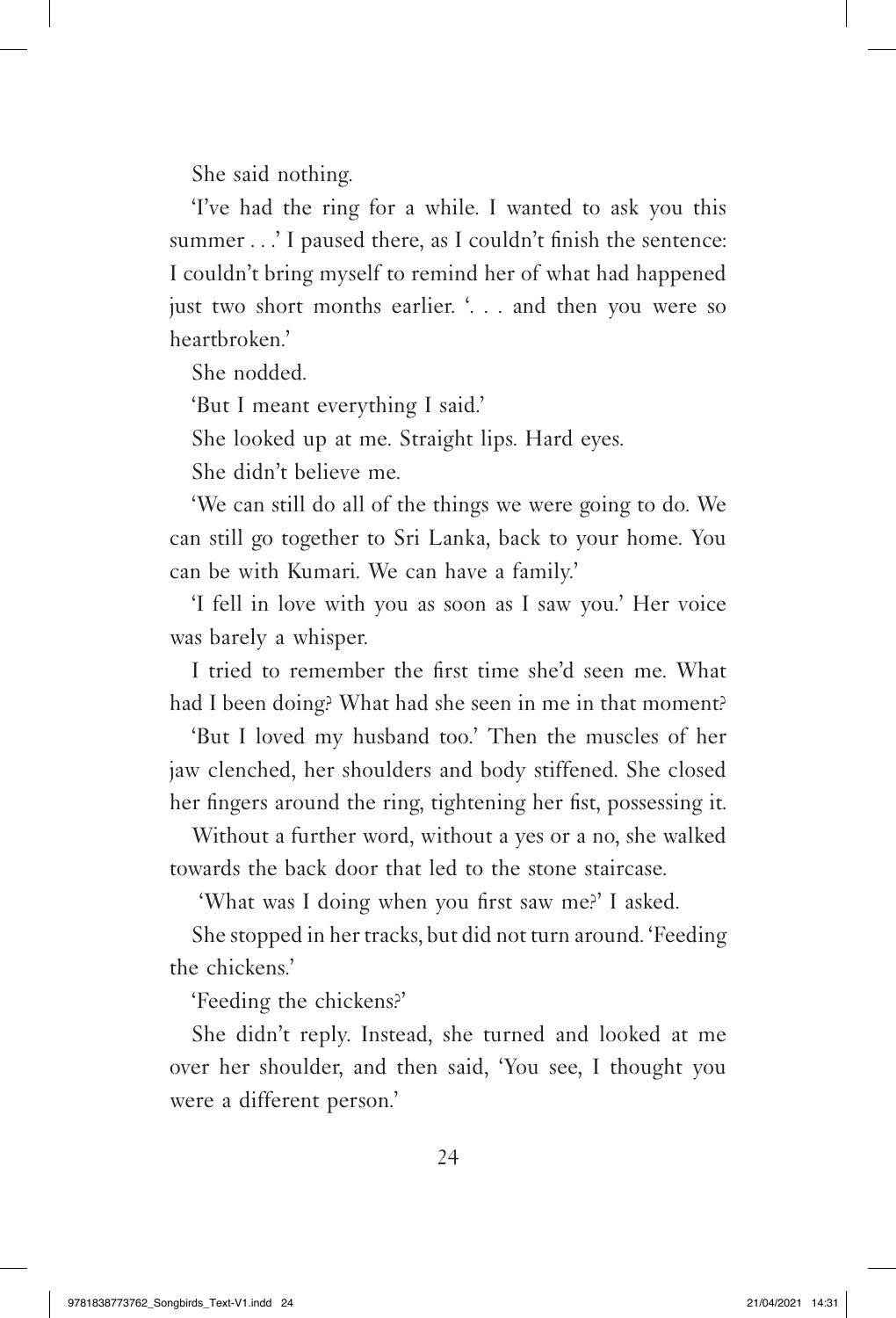She didn't sit in the boat that night; she went straight to bed.

Around 11 p.m. I expected to hear Nisha's gentle tapping on the back door, but it didn't come. Sunday was one of the nights she usually called Kumari, so I was sure she would appear. She always spoke to her daughter in the middle of the night because of the time difference, and she liked to do it at my place due to the fact that I had a tablet and she wanted to be able to see Kumari while she spoke to her. Before she met me, she had talked to Kumari on the phone. To give her some privacy, I would sit out on the balcony and wait for her to finish.

However, she told me once that it was also her way of keeping the two worlds of her life apart, separate but in harmony at the same time.

'What did you mean by that?' I'd asked her one night, when she'd finished the call with Kumari. I came back inside and she crawled into bed with me.

'Well,' she'd replied, 'downstairs at Petra's I am nanny to Aliki. But when I come up here – and everyone is asleep and there are no demands of me – I remember who I really am. I can be a real mother to my own daughter.'

Now, I made myself a coffee and sat on the balcony and listened to the sound of the bouzouki. I took the little bird from the container and sat holding it in my palms. It took a bit of convincing to get it to stay there, but then it slept, breathing slowly, steadily, its tiny body expanding and